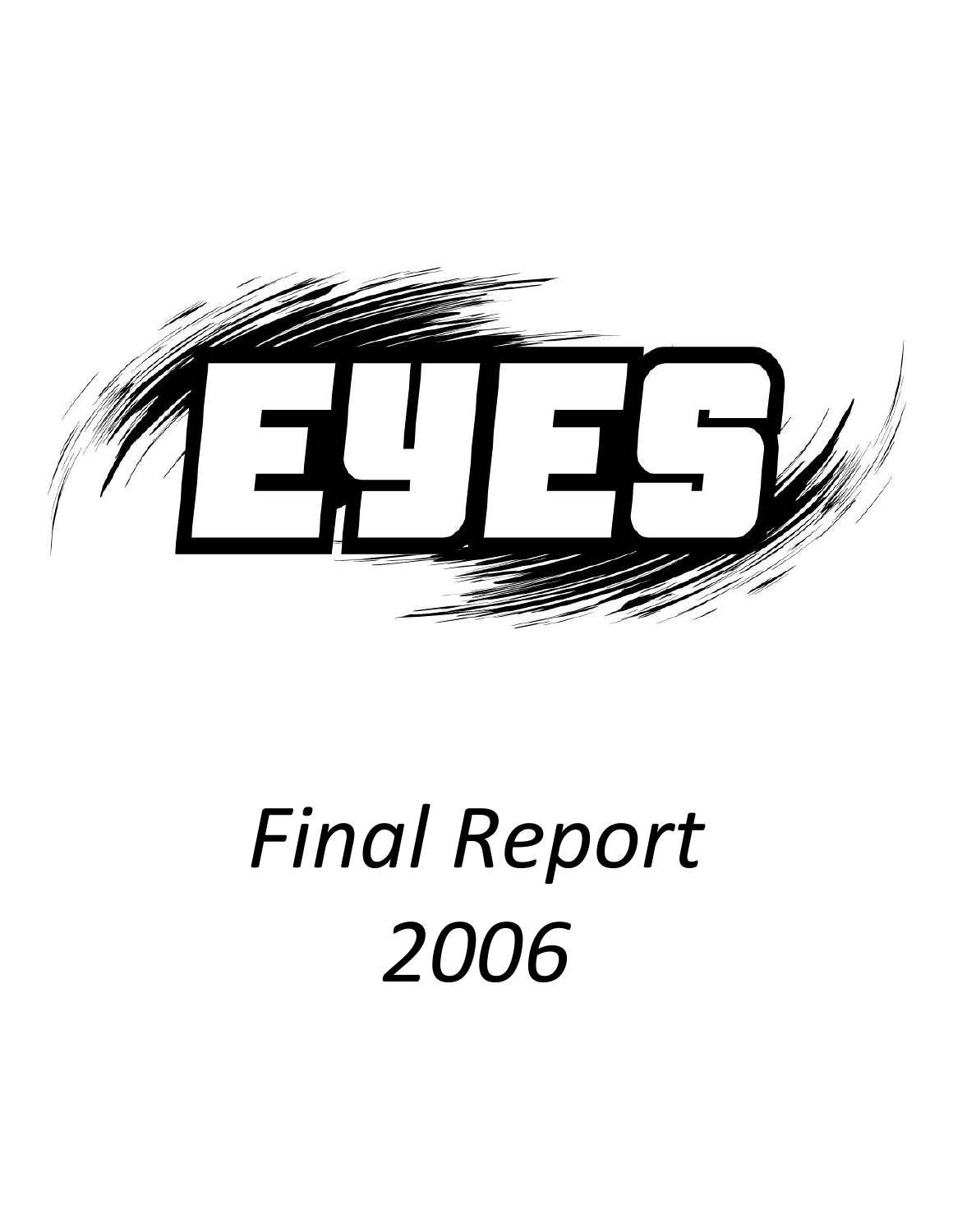# **Table of Contents**

| <b>Table of Contents</b>                                                                                                                                                                              | $\boldsymbol{l}$                 |
|-------------------------------------------------------------------------------------------------------------------------------------------------------------------------------------------------------|----------------------------------|
| <b>Acknowledgements</b>                                                                                                                                                                               | 3                                |
| <b>Director's Message</b>                                                                                                                                                                             | 5                                |
| <b>Executive Summary</b>                                                                                                                                                                              | 6                                |
| <b>Detailed Report</b>                                                                                                                                                                                | 7                                |
| 1. Organizational Profile<br>1.1. Camp History<br>1.2. Philosophy and Mission<br><b>1.3 Organizational Structure</b>                                                                                  | 7<br>7<br>8<br>8                 |
| 2. Programming Details<br>2.1. In-School Workshops<br><b>Recommendations for 2007</b><br>2.2. Summer Camps<br><b>Recommendations for 2007</b><br>2.3. Special Programs                                | 8<br>8<br>9<br>10<br>11<br>11    |
| 3. Financial Details<br><b>Recommendations</b>                                                                                                                                                        | 13<br>15                         |
| 4. Functional & Operational Details<br>4.1. Actua Membership<br>4.2. Marketing and Promotion<br>4.3. Registration & Scheduling<br>4.4. Sponsorship<br>4.5. Physical Resources, Equipment & Facilities | 16<br>16<br>16<br>16<br>17<br>17 |
| <b>5. Conclusions &amp; Recommendations</b>                                                                                                                                                           | 18                               |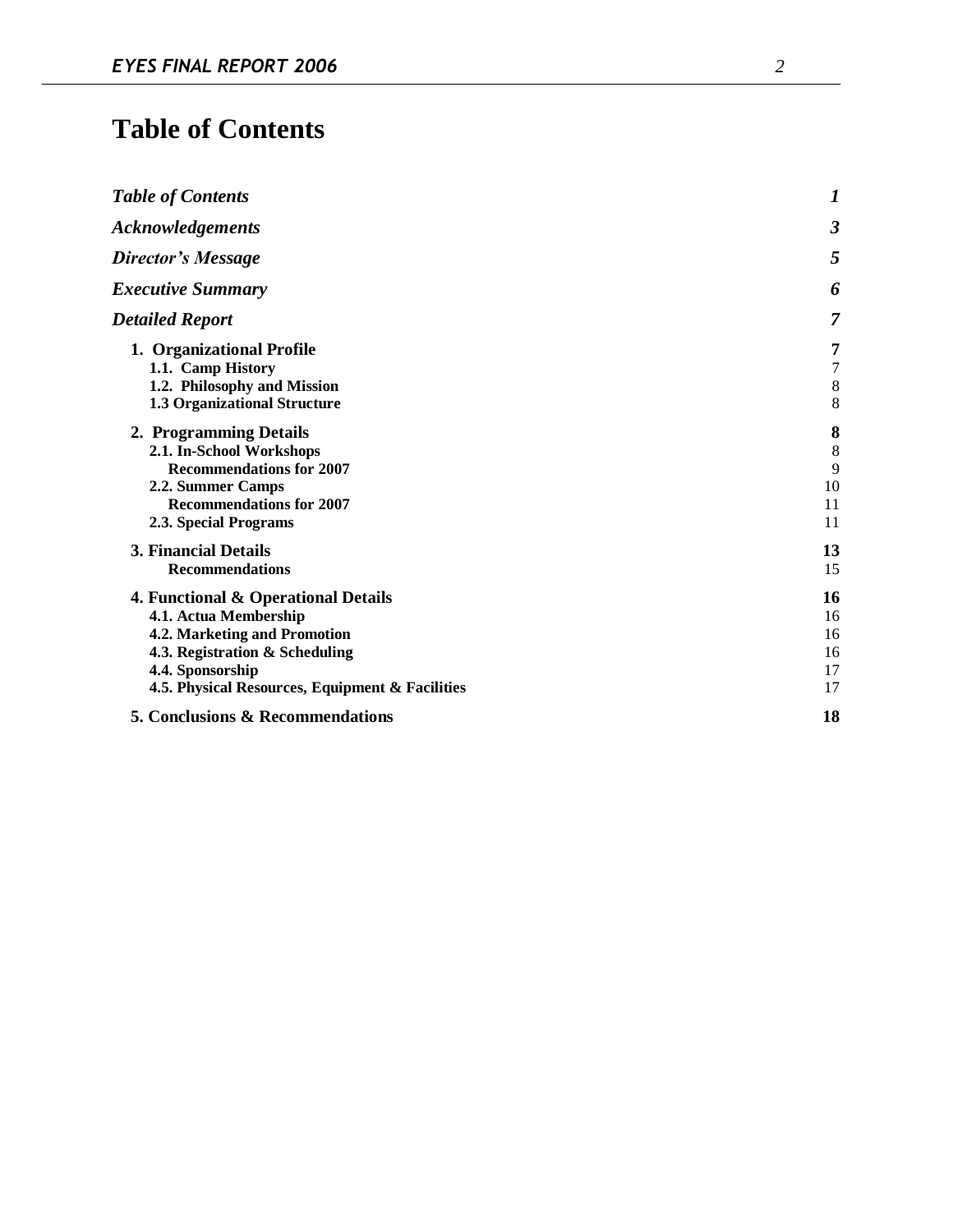## <span id="page-2-0"></span>**Acknowledgements**

EYES would like to thank the following supporters who contributed in numerous ways to the success of our 2006 summer program.

## *Host Institution*

University of Regina

## *Local Funders*

*Gold* Nexen Regina Research Park Saskferco

> *Silver* SaskTel SaskEnergy Enbridge SaskPower Labatt Breweries

*Bronze* Regina Engineering Society APEGS Consumers' Cooperative Refinery

## *2006 Actua National Funders*

**NSERC** Shell Canada Limited L'Oréal Canada Canadian Engineering Memorial Foundation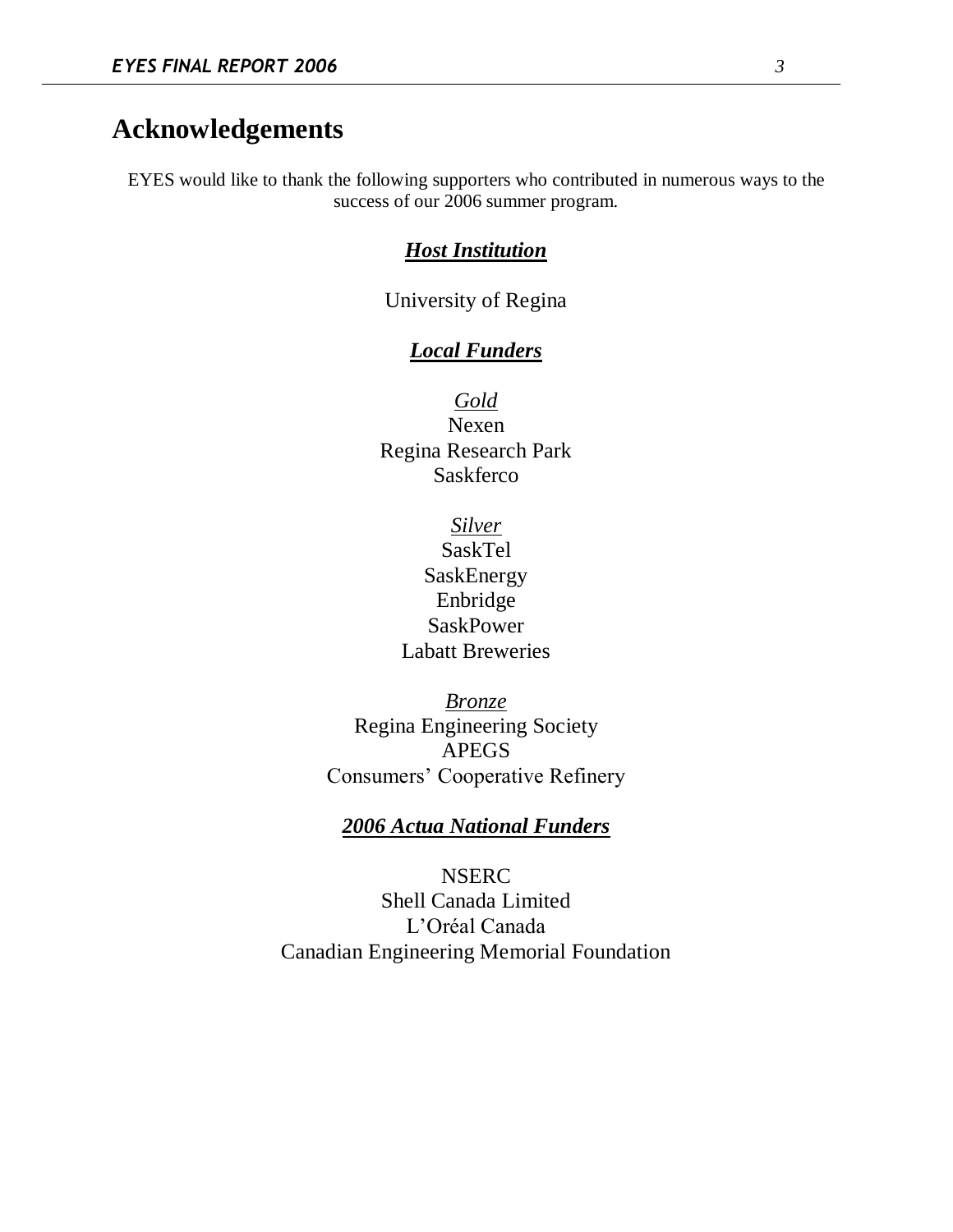## *Special Thanks*

Dr. Marie Iwaniw, EYES Faculty Advisor Dr. Warren Wessel, EYES Faculty Advisor Shay-Anne Shaddock, EYES Board of Directors Dick Graham, EYES Board of Directors Judson Trenholm, EYES Board of Directors Connie Litzenberger, Formerly EYES Board of Directors Christine, Jill, Cheryl, Layla, and all the staff in the Engineering office Lisa Graf and everyone at Financial Services Jason Avram, Printing Services Marcie Osmak, Printing Services Donna Braun, Residence Services Carol Harwood & Brenda Yung, Conference Services Rod Zimmer, SilverScreen Canada Todd and Jerod, Saskatchewan Science Centre and Kramer IMAX Theatre Dave Garrison & Shannon Hunt, YES Mag /KNOW

## *Actua Staff*

Jennifer Flanagan, CEO

Jill DeYoung, Project Officer and Executive Assistant to the CEO Leslie Cuthbertson, Director of Partnerships and Communications Virginia Hall, Director of Accessibility Programs and Research Sharina Dodsworth, Manager of Outreach Programs and Membership Nicole Bosiak, Administrative Assistant

## *2006 EYES Staff*

Director – Derek Frostad Assistant Director – Lindsay Klumpp Instructors - Scott Goertzen, Ashley Gorrill, Stacy Jackson, Aaron Ng, Simon Tétreault, Jennifer Wilcock, Dena Zarusky

## *Junior Instructors*

Justin, Amilea, Nicole, Kabari, Addison, Ashley, Kirk, Carolyn, and Nicole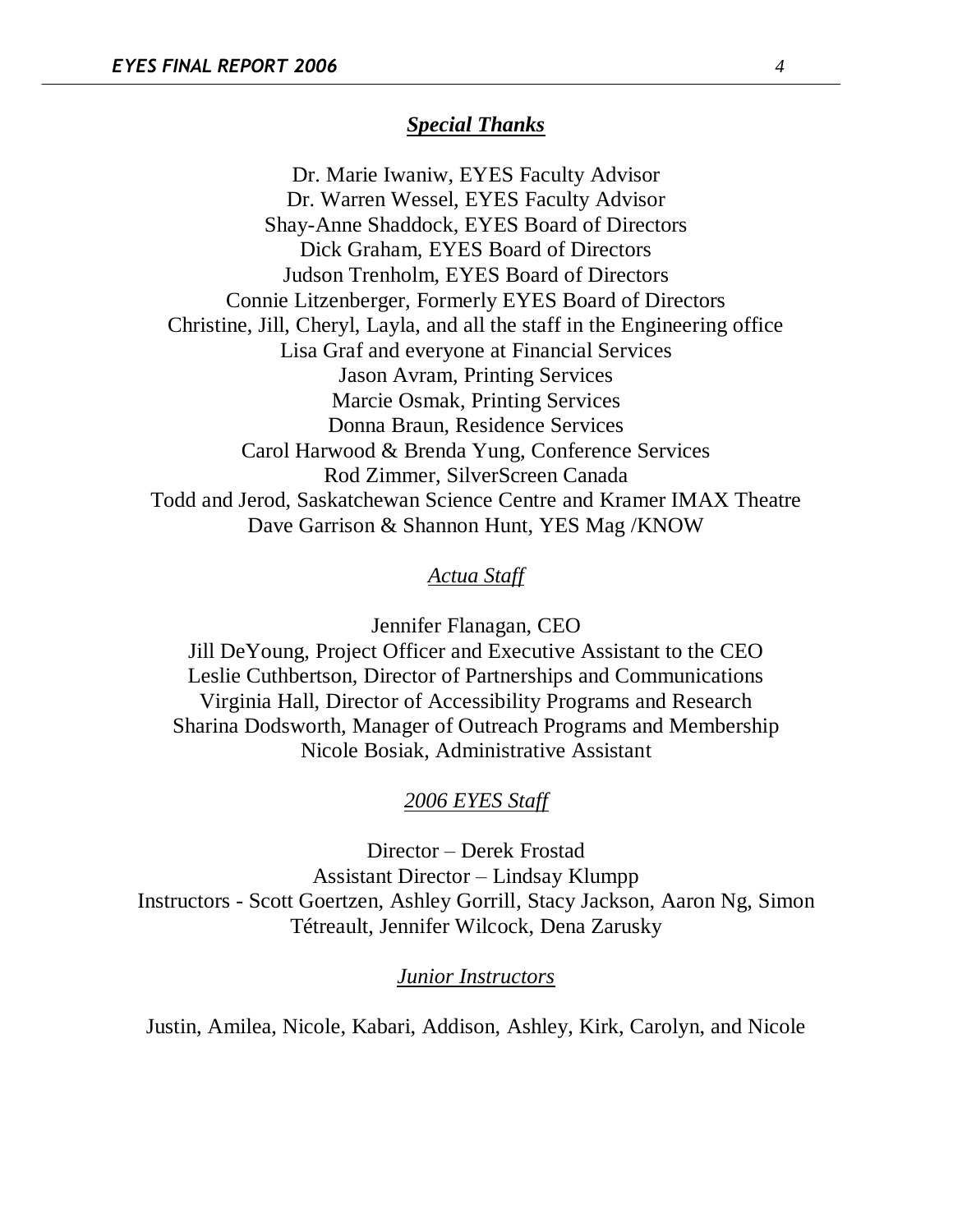## <span id="page-4-0"></span>**Director's Message**

This has been my third summer of involvement with EYES, and with it came my third role in the delivery of the program. Each of my three years with this program has been increasingly valuable, rewarding, and enjoyable.

I can honestly say that this year's staff has been the best of any I have had the privilege of working with over the course of my three years with this program. Each individual performed his or her duties with professionalism, enthusiasm, and a desire to learn from and teach others. It was a pleasure to come to work each morning, knowing that I had a group of instructors who enjoyed each other's company and worked well together. This is the first summer in my experience with EYES where we have not had to deal with any kind of work-related or interpersonal issues on our staff, and it made for a very enjoyable summer.

I also had the privilege of working with an extremely talented assistant director. Lindsay began in her position completely unfamiliar with the nature of our program and its day-to-day operations. She accepted the position with a teachable attitude, and performed efficiently and capably in everything that was asked of her.

It was an honor to be able to interact with a board of directors as intelligent and capable as ours. Each

board member and faculty advisor on numerous occasions made my life easier with timely advice, or by taking responsibility for various tasks. Their guidance is extremely valuable to this organization.

There are a number of things that make this job especially rewarding, including interactions with staff, sponsors, and the board, but the most rewarding part of my job has been my interactions with the kids who become involved in our program. On occasion, I wondered if, despite all our efforts, we were doing little more than providing summer child care. However, when I interacted with the kids in the projects they were doing, and when saw their excitement upon doing something new, I was reassured that we are indeed making a difference in the lives of thousands of southern Saskatchewan youth each year.

I consider myself blessed to have had the opportunity to be a part of such an excellent organization. Each summer that I have spent at EYES has been more of a thrill than the last. I look forward to continuing to contribute to the work of this program in the future.

Derek Frostad 2006 Program Director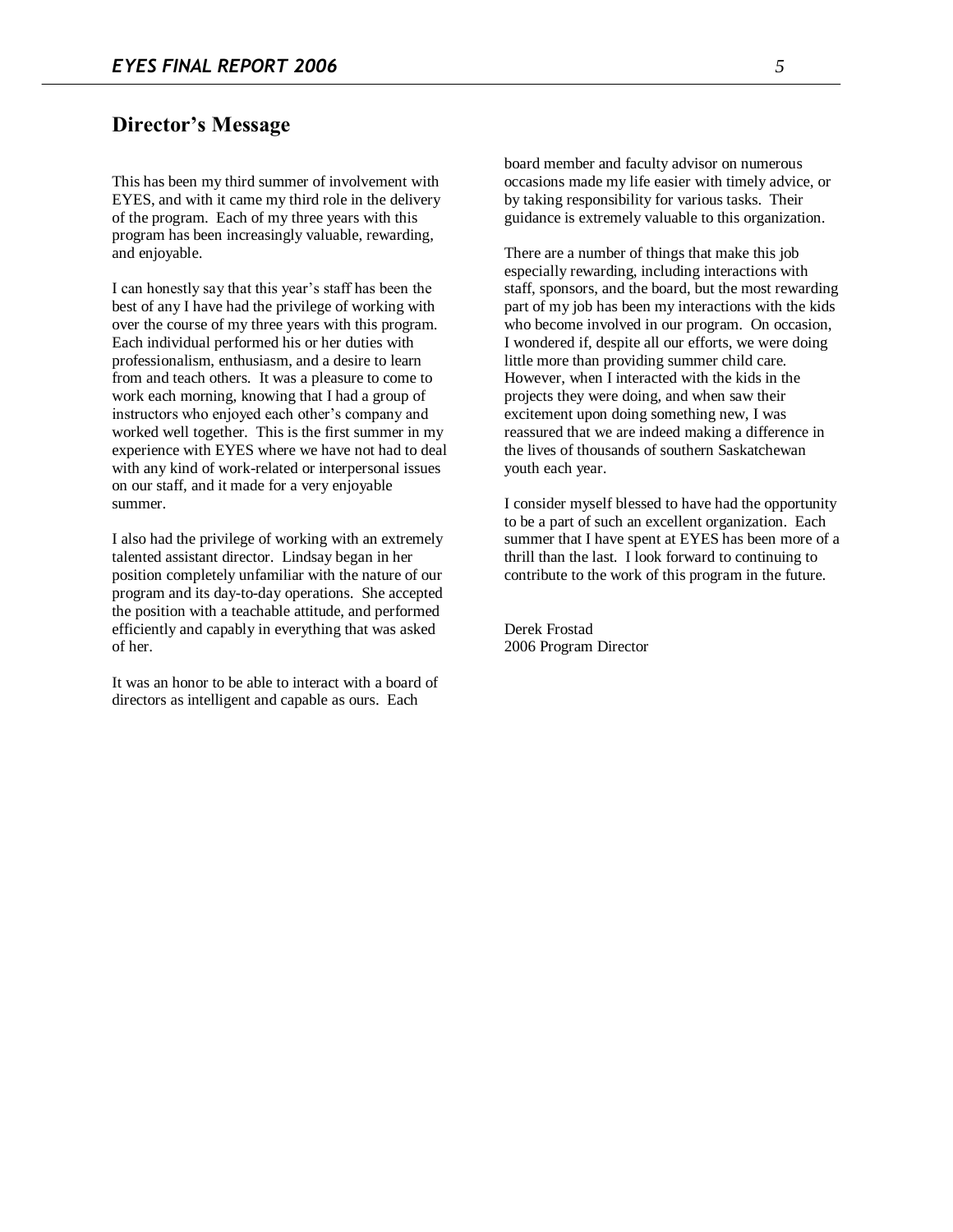## **Executive Summary**

EYES has been operating successfully since first day camp program in 1995. Since this time, additional programs have been added including in-school workshops, all-girls camps, overnight camps, and a French language camp. EYES' success would not be possible without the generous support of local and national funders and various levels of government.

## **In-School Workshops**

EYES provides unique educational opportunities to elementary school classrooms across southern Saskatchewan through its in-school workshop program.

In 2006, we increased our workshop fees to \$1.50 per student from \$1.00 per student. We were able to reach over 6600 students in 20 southern Saskatchewan communities, and received much positive feedback.

## **Summer Camps**

Camp enrollment increased by 13% in 2006, which gave our program a big boost in terms of the quality of programs we were able to offer and in terms of our potential to grow into the future.

We offered four summer camp programs this year, including day camp, all-girls day camp, overnight camp, and a French language camp.

## **Special Programs**

We participated in the Federation of Saskatchewan Indian Nations Summer Festivals at Starblanket First Nation and Carry the Kettle First Nation. Instructors traveled to these communities and presented workshops from our in-school workshop program.

We also offered workshops to the Indian Head Girl Guides as part of their programming.

## **Actua Membership**

Our membership with Actua continues to be integral to the success of our programs. We received funding from a number of Actua member funds and participated in meetings on the national and regional level in 2006.

## **Sponsorship**

EYES was supported generously by a number of organizations on the national and local levels. We seek to form mutually beneficial partnerships with these organizations by recognizing their contributions in ways that meet the needs of individual organizations.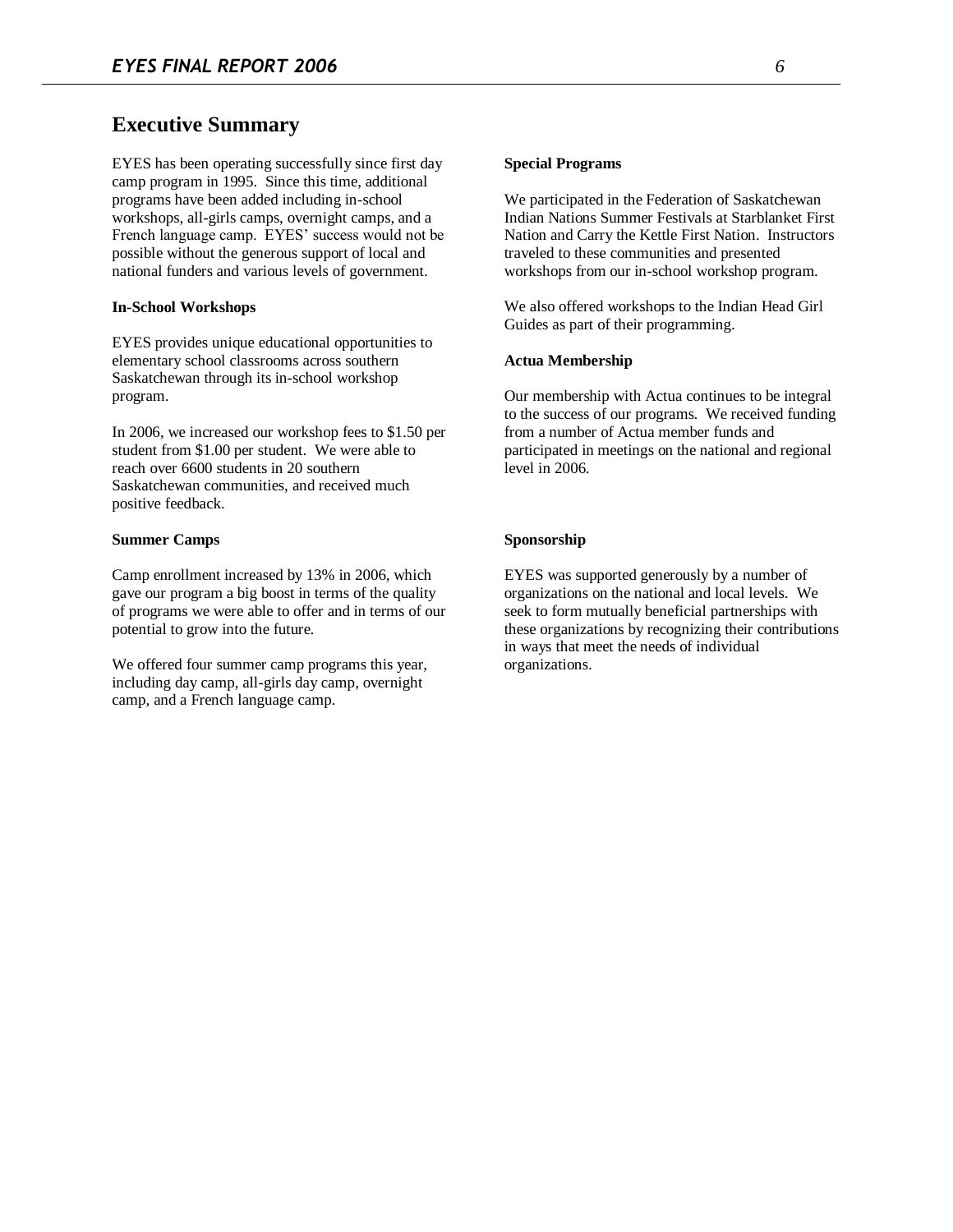## <span id="page-6-0"></span>**Detailed Report**

## <span id="page-6-1"></span>**1. Organizational Profile**

## <span id="page-6-2"></span>**1.1. Camp History**

## **1994**

The University of Regina Engineering students had a vision of holding a summer science camp for children. They saw the importance of sharing their future goals in the engineering and science fields with youths of their communities. We use communities as a plural because of the unique lifestyles of Saskatchewan; we are a rural province and therefore our geography is of importance. 1994 proved to be the conception to the program. The planning and ideals that were planted in 1994 formed the base for the coming years.

## **1995**

EYES camps were made available to youth of the community. Sixty-nine children between the ages of 9 and 13 participated in the first ever EYES Camp. Though the numbers were small, success was being claimed. The experience gained in the 1995 camp rooted us deeper in our goal to provide this invaluable experience to young people.

#### **1996**

In January, our name changed from EYES Camps to the EYES Program. This change in name was due to the expansion of EYES. Free workshops became available to elementary schools and two summer camp programs were offered. We reached over 15,000 youth, were involved with several organizations and gained the support of several faculties at the University of Regina.

#### **1997**

We saw a significant increase in the number of people involved. This year's program reached record 26,000 children, parents, faculty, community organizations and professional and student volunteers.

#### **1998**

This became the year to debug our program and maintain our objective, which is to teach hands-on science to children in a fun-filled, hands-on environment. We capped the number of children enrolled each week in our summer camp program believing that, with smaller groups of children, we would be able to captivated them more with our love of science and engineering.

## **1999**

We began later in the year and had very little time to correct any minor problems, but worked to rebuild some areas of the camp. Once things started flowing everything worked out wonderfully. Enrolment increased from the previous year, there was an increase in advertisement, and the deficit was greatly reduced.

#### **2000**

A new board of directors was created, and the program increased its exposure to public organizations, such as Girl Guides, and rural communities. EYES became financially sound and was able to explore different program possibilities for the future. The camp grew considerably during the summer of 2000, which could be attributed to the increased exposure.

#### **2001**

Our workshop numbers expanded greatly, and for the first time we had a waiting list for schools that wanted our workshops. Again, we are in the process of creating new partnerships within the city of Regina, such as Big Sisters, and the Open Door Society. Response to the EYES camp following the school workshops was overwhelming. The waiting list continued to grow even when camp had officially started.

## **2002**

The EYES Program gained exposure through new workshops requests and numerous special programs. The summer camp returned to the University of Regina. The staff concentrated on growth and continuity through participation in Actua's National Surveys for campers and parents and improvements to an existing Director's Manual.

#### **2003**

We continued to gain more exposure through TV interview, and advertisements in the Leader Post and the Sun. Camp was relocated to Luther College for the first five weeks, and then back at the Education Building for the last week. Enrolment was down slightly for some weeks, but we expanded other weeks to make up for some of this loss.

#### **2004**

Though campus construction continually made running the program a hassle, the camp was a huge success! Though we tried to expand our program to include some new initiatives, we instead were only able to grow our existing program to include new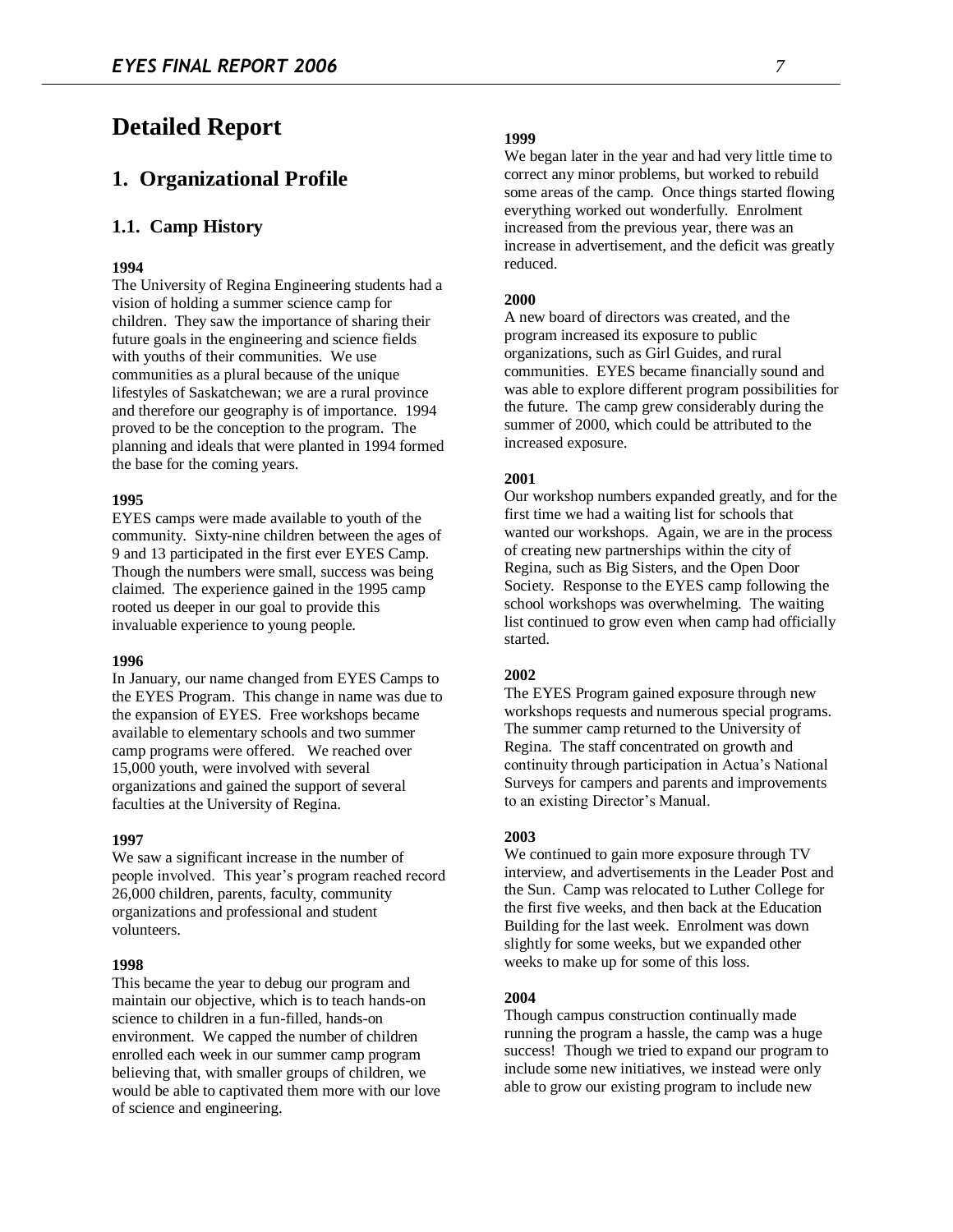aspects as well as lay the groundwork for new initiatives for the years to come.

#### **2005**

Camp was hosted at Winston Knoll Collegiate this year because of the Canada Summer Games. Due to the change in location we did lose a number of campers, however because of strong promotion of our workshop program exposure from various media, we saw an increase in first time campers. We also launched our first ever girls program, which was a huge success for EYES.

#### **2006**

Our camps enjoyed great popularity and received rave reviews in 2006. Camp enrollment surged to almost 85%, and we were proud to partner with the University of Regina's Institut Français to launch our first-ever French language camp program. With the continued popularity of our programs, we are in a very good position to grow further over the next two years.

## <span id="page-7-0"></span>**1.2. Philosophy and Mission**

#### **Philosophy**

EYES believes in the effectiveness of activity-based learning, and seeks to provide children with a safe, dynamic, and fun-filled environment in which to experience science and engineering firsthand.

## **Mission**

EYES sparks curiosity and develops lasting interest and enthusiasm for science, engineering, and technology in children grades three through nine by engaging them in exciting, hands-on, fun-filled learning activities and experiences.

## <span id="page-7-1"></span>**1.3 Organizational Structure**

EYES' board of directors is intended to bring continuity and guidance to various decisions regarding the direction of the program.

The EYES board of directors includes:

Dr. Marie Iwaniw (Faculty Advisor) Dr. Warren Wessel (Faculty Advisor) Dick Graham (Engineering and Parent Advisor) Shay-Anne Shaddock Judson Trenholm

The director is hired in mid-September and works part time from that point until April preparing the summer program. The director's responsibilities during this time include: planning school workshops, launching sponsorship campaigns, exploring opportunities for new initiatives, planning the logistics of the summer camp, and hiring staff for the upcoming summer.

The assistant director is hired in early February, with interviews being conducted in late January. The assistant director assists the director in his or her duties, including taking primary responsibility for the in-school workshop program.

Instructors are hired in late March and begin work in the first week of May. Instructors conduct in-school workshops, prepare camp curriculum, and lead camp groups.

## <span id="page-7-2"></span>**2. Programming Details**

## <span id="page-7-3"></span>**2.1. In-School Workshops**

EYES provides unique educational opportunities to thousands of southern Saskatchewan students and teachers by presenting in-school science and engineering workshops. EYES in-school workshops feature exciting demonstrations and experimental learning. Participating classroom teachers receive resources which include additional activity-based classroom projects which complement EYES workshops and are consistent with the grade-level curriculum.

Our objectives for the in-school workshop program are as follows:

- To create an interest in science and engineering in southern Saskatchewan youth by presenting it in a fun and exciting manner
- To provide positive role models, both male and female, to all students
- To support teachers in their delivery of the Saskatchewan science curriculum
- To promote the University of Regina
- To promote the EYES summer camp program.

Six workshops were offered in 2006. They included:

#### **Flubber**

Back for yet another year, this workshop was offered to grade three classrooms only. In this workshop, students create a slimy substance as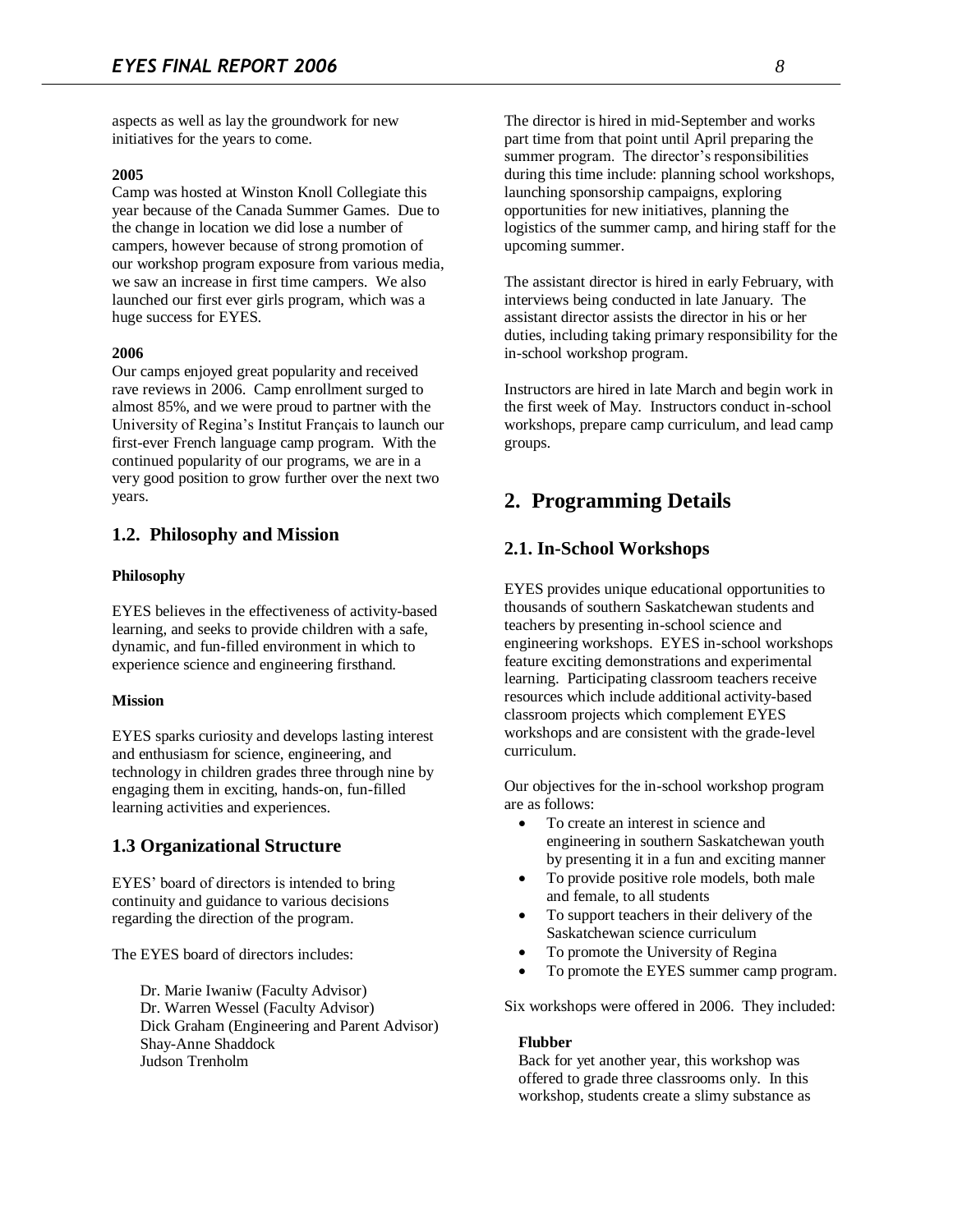they study the states of matter. Flubber continues to be a hit with both students and teachers.

## **Forensics**

Students lifted fingerprints, analyzed splash patterns, and performed ink chromatography analysis to solve a crime.

## **Pop Bottle Rockets**

This was by far our most popular workshop. Students explored forces and Newton's laws of motion as they created rockets that soared to heights of over 50 feet.

## **Tornadoes**

Students discovered the factors involved in making a tornado as they created their own tornadoes in pop bottles.

#### **Waves**

Students were introduced to the Doppler Effect and the structures of different kinds of waves. Students used Slinkies to create waves, and then tied strings to the Slinkies to hear what their waves sounded like.

#### **Soil & the Earth**

Students examined the properties of various types of soil. They looked at how water and soil interact and at the principles of erosion. Students built sandcastles to illustrate these principles.

Workshop fees were increased this year to \$1.50 per student (from \$1.00 per student). At the winter board meeting, it was discussed as to whether we should move to a flat fee system like most other Actua camps or simply increase our per student rate. It was felt that a flat fee would put many rural schools at a disadvantage, and that while \$1.50 per student did not cover our travel expenses for many rural workshops, the difference would be covered by our Regina workshops. This proved very true, as the increase was well received, and we were able to cover our costs very well, while not seeing a decline in our percentage of rural workshops.

In all, we were able to visit a total of 20 communities in 2006. They include: Arcola, Balgonie, Broadview, Bulyea, Central Butte, Estevan, Gravelbourg, Griffin, Indian Head, Kincaid, Lang, Lumsden, McLean, Moose Jaw, Mossbank, Regina, Rocanville, Swift Current, Weyburn, and Windthorst.

| <b>Workshop Bookings Summary</b> |      |      |      |                  |
|----------------------------------|------|------|------|------------------|
|                                  | 2003 | 2004 | 2005 | 2006             |
| Inside Regina                    | 115  | 151  | 169  | 166              |
| <b>Outside Regina</b>            | 76   | 77   | 157  | $\overline{149}$ |
| <b>Total Workshops</b>           | 191  | 228  | 326  | 315              |
| <b>Total Audience</b>            | 4646 | 4870 | 7381 | 6632             |

In 2005, we found that with the dramatic increase in our workshop numbers, our instructors' workload also saw a significant increase due to the decrease in the amount of time available for camp preparation. However, although 2006 saw only a modest decrease in the number of workshops presented, the instructors' workload seemed appropriate. They had enough time to be thorough in their preparation, but little enough time to keep a sense of urgency about their planning. I felt that an appropriate balance was achieved this year. However, in our efforts to keep the workload manageable for our instructors, we were forced to turn some schools away. If our staff size was increased, we would be able to accommodate more schools.

This summer, through our partnership with the Institut Français, we were able to hire a Frenchspeaking instructor. In order to promote our French camp program as well as to increase the accessibility of our programs, we offered workshops in both French and English. Several schools took advantage of the opportunity to have workshops presented in French, and the initiative was very well received.

We have received encouraging feedback on our inschool workshop program this year. As a result of increasing our workshop numbers in 2005 and maintaining those numbers this year, we are developing a reputation in many communities in Regina and across southern Saskatchewan as an organization that delivers high quality programming.

#### <span id="page-8-0"></span>**Recommendations for 2007**

This year, we were quite late in hiring the Assistant Director due to delays in hiring the Director. This resulted in our workshop materials going out to schools late, and consequently, are camp promotional materials were late as well. While these delays were unavoidable, it would be extremely advantageous for us to have the Assistant Director hired by early February 2007. An earlier start in releasing these materials makes it easier for teachers and schools to plan around us, and gives us more opportunity to enroll campers for the summer.

I would also recommend that, in 2007, we contact CVA very early in the year to arrange for the rental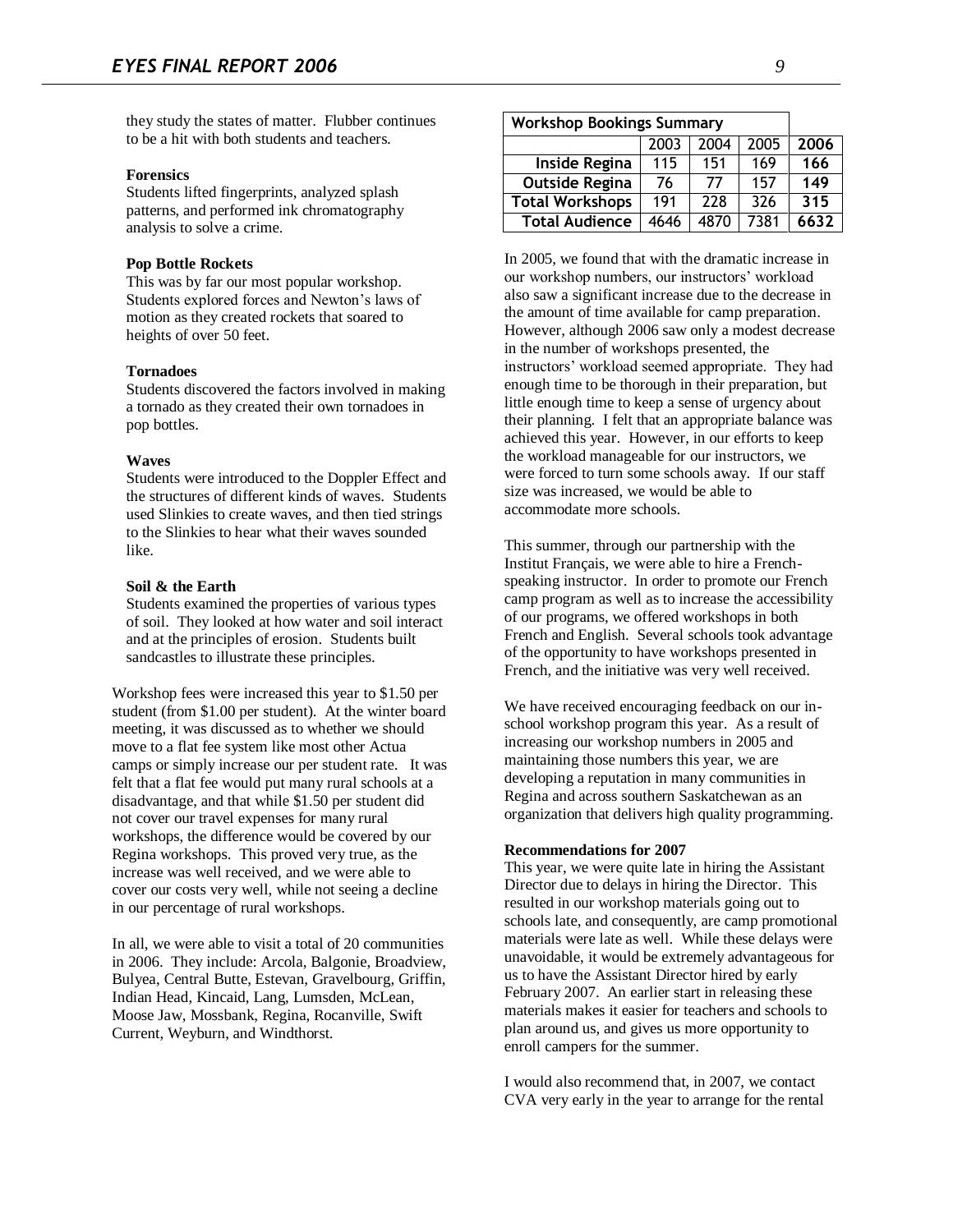of a minivan. This year, our travel expenses were much greater as we were required to rent a van from Enterprise. While things ran very smoothly with the brand new van we were given, I do not believe it is worth the extra cost.

This year, instructors felt that 45 minutes was not enough time to do a good job of presenting a workshop. They recommended that we consider increasing workshop time from 45 minutes to one hour. This would also allow us to do some more interesting, but time consuming, things in classrooms.

Overall, our in-school workshop program has and continues to become an extremely high quality, wellreputed program. I see it as an extremely important part of the work we do, and a vital part of our promotional strategy.

## <span id="page-9-0"></span>**2.2. Summer Camps**

2006 was a very successful year for our summer camp programs in terms of both enrollment and overall program quality. Once again, six weeks of camp were held. Each day of camp was centered on a particular theme, and theme days were divided into two one-week streams which alternated throughout the summer—the Innovation Week and the Discovery Week. The theme days within these streams were as follows:

Innovation Week

- Solve it! (Forensics)
- Build it! (Architecture)
- Break it, Bust it, Buy it! (Product Testing)
- Eat it! (Nutrition)

Discovery Week

- The Great Unknown (Space)
- Go With the Flow (Water)
- Gear it Up! (Machines)
- EYEStronics (Electronics)

The space theme day was presented with funding from Actua. Campers in week six also had the opportunity to participate in a teleconference with a mentor from the Canadian Space Agency. This was arranged with help from Actua, and was a tremendous success.

Instructors were responsible for the preparation of the projects and activities associated with these theme days. Instructors also prepared write-ups of the projects, which were compiled into a workbook for all campers.

This year, four camp programs were offered. They included: Day Camp, All-Girls Day Camp, Overnight Camp, and Camp Aventure Génie-Science.

## **Day Camp**

Regular day camps ran for all six weeks of our summer program.

## **All-Girls Day Camp**

This was our second year running an all-girls program, and it was a tremendous hit once again. The purpose of this program is to attract girls who may be deterred from enrolling in our other camps because of the perception that it may be a "boys' camp". Campers took part in a tour of SaskPower's Technical Services and Research facility and were mentored by female engineers and technologists from SaskTel.

## **Overnight Camp**

Overnight Camp returned in 2006 from a oneyear absence. Campers were housed in the University of Regina's new residences. There was a significant increase in price for accommodations this year, and as a result, the overnight camper fees were increased to \$340. There was tremendous demand for spots in this program, largely due to the high number of rural workshops we have delivered in the last two years.

Campers participated in evening activities including: Ruckers, bowling, treasure hunt, and IMAX. The majority of meals were prepared in by the directors in the residence rooms. This saved us a significant amount of money, and next year's fees could be reduced if a similar approach is taken.

## **Camp Aventure Génie-Science**

In early 2006, we were approached by the Institut Français here at the University of Regina. They asked us if we would be willing to partner with them in offering a French camp program during the summer. As part of our agreement with the Institut Français, an additional instructor was hired, with this instructor's wage being paid by the Institut. The instructor we hired was French-speaking, and was responsible for the presentation of French workshops, the translation of the camp curriculum, and the delivery of the French camp program. Please refer to the Aventure Génie-Science final report (Appendix A) for more detail on this new initiative.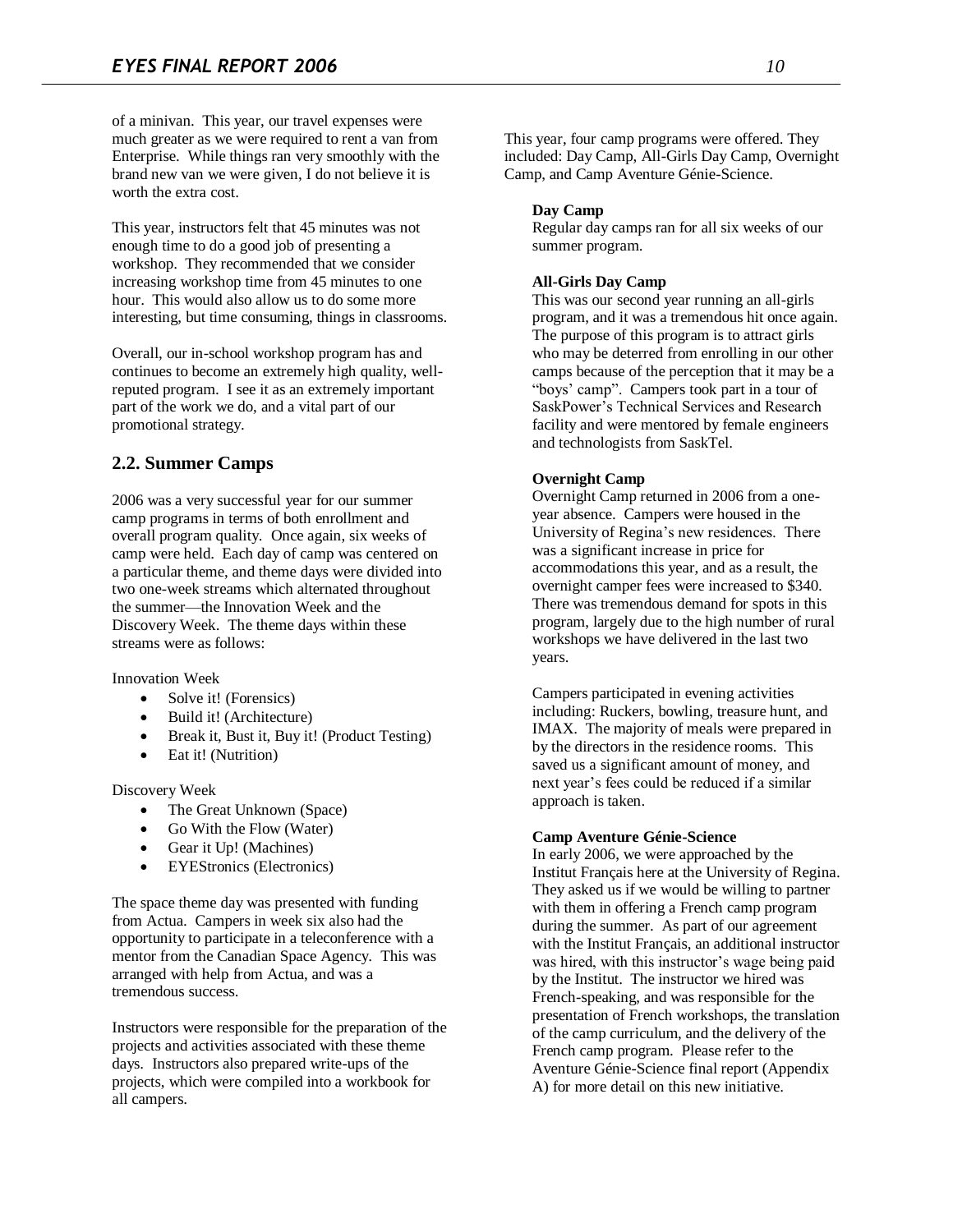Enrollment in 2006 was up 13% from 2005. This is a significant increase, and I attribute the increase to a combination of two factors. First, this year's promotional materials were much more professional in appearance than in previous years and were much more widely distributed. Also, our program offerings were more diverse this year than they have ever been. We were able to fill a number of camp programs to capacity, and were required to put a number of potential campers on waitlists.

The camp's capacity was lowered slightly this year due to the fact that two of our instructors were given a week off during July and August for personal reasons. We were aware of their requests early in the summer, and adjusted camp capacity accordingly.

|                         | 2004 | 2005  | 2006      |
|-------------------------|------|-------|-----------|
| <b>Total Campers</b>    | 345  | 328   | 371       |
| Week 1                  | 37   | 54    | 40        |
| Week 2                  | 74   | 72    | 57        |
| Week 3                  | 59   | 42    | 48 (Full) |
| Week 3 All-Girls        |      | 20    | 20 (Full) |
| Week 3 French           |      |       | 2         |
| Week 4                  | 39   | 54    | 48 (Full) |
| Week 4 All-Girls        |      | 18    | 17        |
| Week 4 French           |      |       | 11 (Full) |
| Week 5                  | 47   | 42    | 50 (Full) |
| Week 5 Overnight        | 15   |       | 20 (Full) |
| Week 6                  | 72   | 81    | 59        |
| Male Campers            | 250  | 218   | 263       |
| <b>Female Campers</b>   | 95   | 110   | 108       |
| % Female                | 28   | 34    | 29        |
| Capacity                | 444  | 444   | 432       |
| % Full                  | 77   | 74    | 86        |
| Camper/Instructor Ratio |      | 8.6:1 | 9.8:1     |

## <span id="page-10-0"></span>**Recommendations for 2007**

Given the demand for a number of our camp programs, I believe that our summer camps are in a position to grow in the coming year. I would recommend that we begin a three-year growth and improvement strategy this year with help from the NSERC PromoScience program.

I believe that a big reason for the increase in enrollment we experienced this year is the increased diversity of the camp programs we are offering. With this increased diversity, our camps are appealing to a broader audience. I believe that in order to continue to grow our camps we need to broaden the scope of our publicity efforts and

continue to diversify the programs we offer and increase the capacity of what we currently offer.

Given the high Aboriginal population of our city and province, we attract very few Aboriginal campers. I recommend that we establish a satellite camp program in north central Regina that targets Aboriginal youth. This camp would be offered at a low cost to the participants. Funding for this initiative would come from Actua, NSERC, and the City of Regina. NSERC would support us on a three year term. A large portion of the funding that came from NSERC would be dedicated to the salaries of two additional instructors. Having these two additional staff members would not only allow us to run the satellite camp, but also to increase the capacity of those programs which are currently in high demand, such as our workshop program and overnight camps.

Since the salaries of the two additional instructors would be covered by sources outside of camp fees, we would have a three year window to build the satellite camp and to increase the enrollment of our current programs to meet the new capacity. The goal is that, by the end of the three year NSERC agreement, these programs would be able to generate enough revenue to sustain themselves at a much higher capacity than we currently have. Our University of Regina-based programs would generate enough revenue to support the salaries of the two additional instructors, and the satellite camp expenses would continue to be covered by Actua and City of Regina grants. At that point, if the board of directors decided to expand in another direction, the current director could apply for NSERC funding for that initiative, thereby repeating the cycle.

## <span id="page-10-1"></span>**2.3. Special Programs**

Once again, EYES was active in the community, participating in a number of outreach efforts not included in our regular programs.

## **Indian Head Girl Guides**

Two female instructors traveled to Indian Head to provide a day of science and engineering education to the Indian Head Girl Guides. They presented all six of our 2006 in-school workshops over the course of the day, and our efforts were very well received.

## **FSIN Summer Festivals**

We were invited to participate in summer festivals organized by the Federation of Saskatchewan Indian Nations. Despite the difficulty experienced in 2004 with this initiative, we decided to make an effort at participating once again. Although communication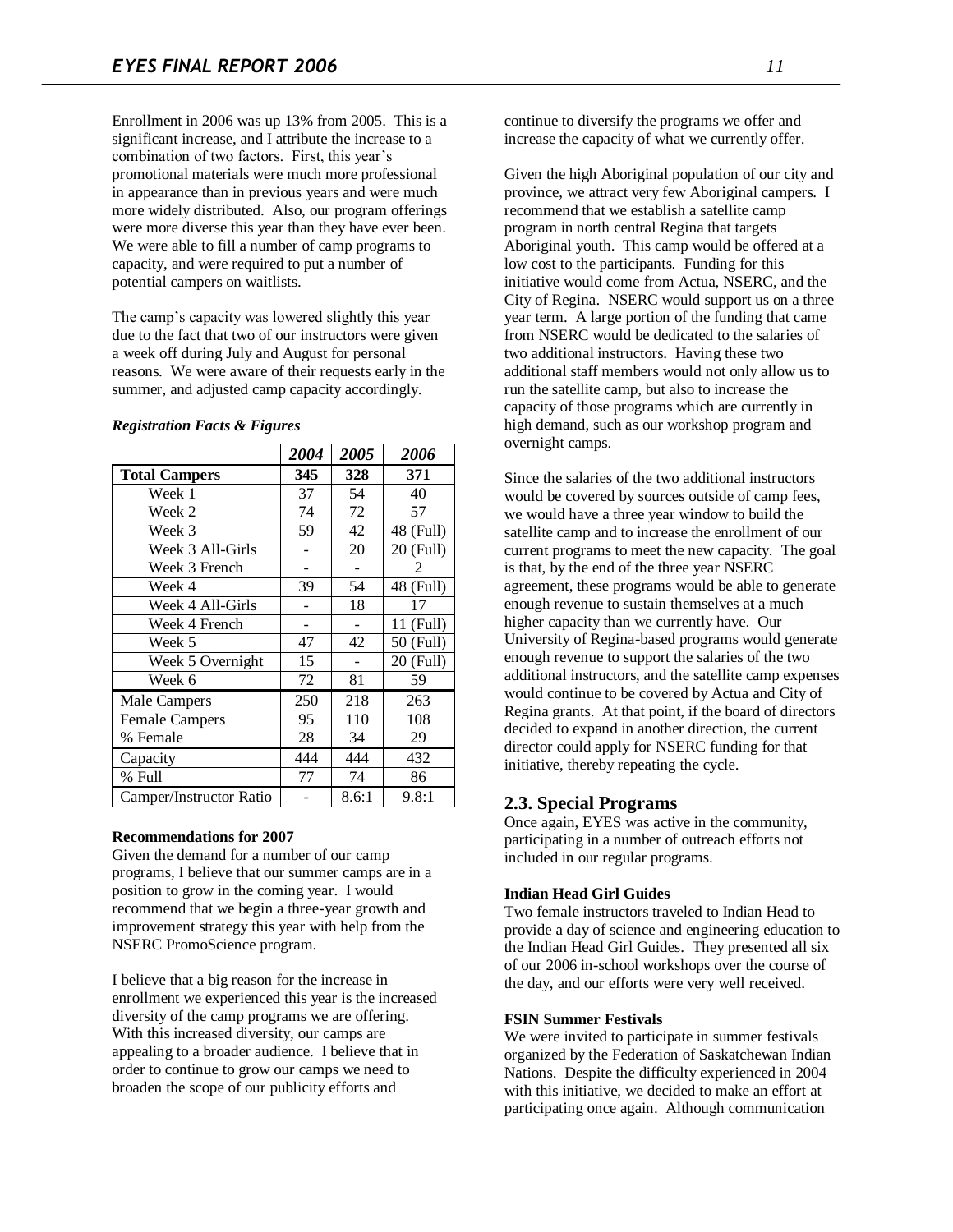was once again poor in a number of instances, we were able to participate in two summer festivals. Two EYES instructors traveled to Starblanket First Nation and Carry the Kettle First Nation on August 14 and August 16, respectively. These instructors presented two of our 2006 in-school workshops at the festival. We were able to receive Actua Aboriginal Outreach funding for this initiative. We felt,

<span id="page-11-0"></span>however, that these festivals were somewhat poorly organized, and for the amount of funding that was required for this initiative, our role was very small. If we were interested in investing this amount in Aboriginal outreach in the future, we feel that the money could be put to better use in other initiatives.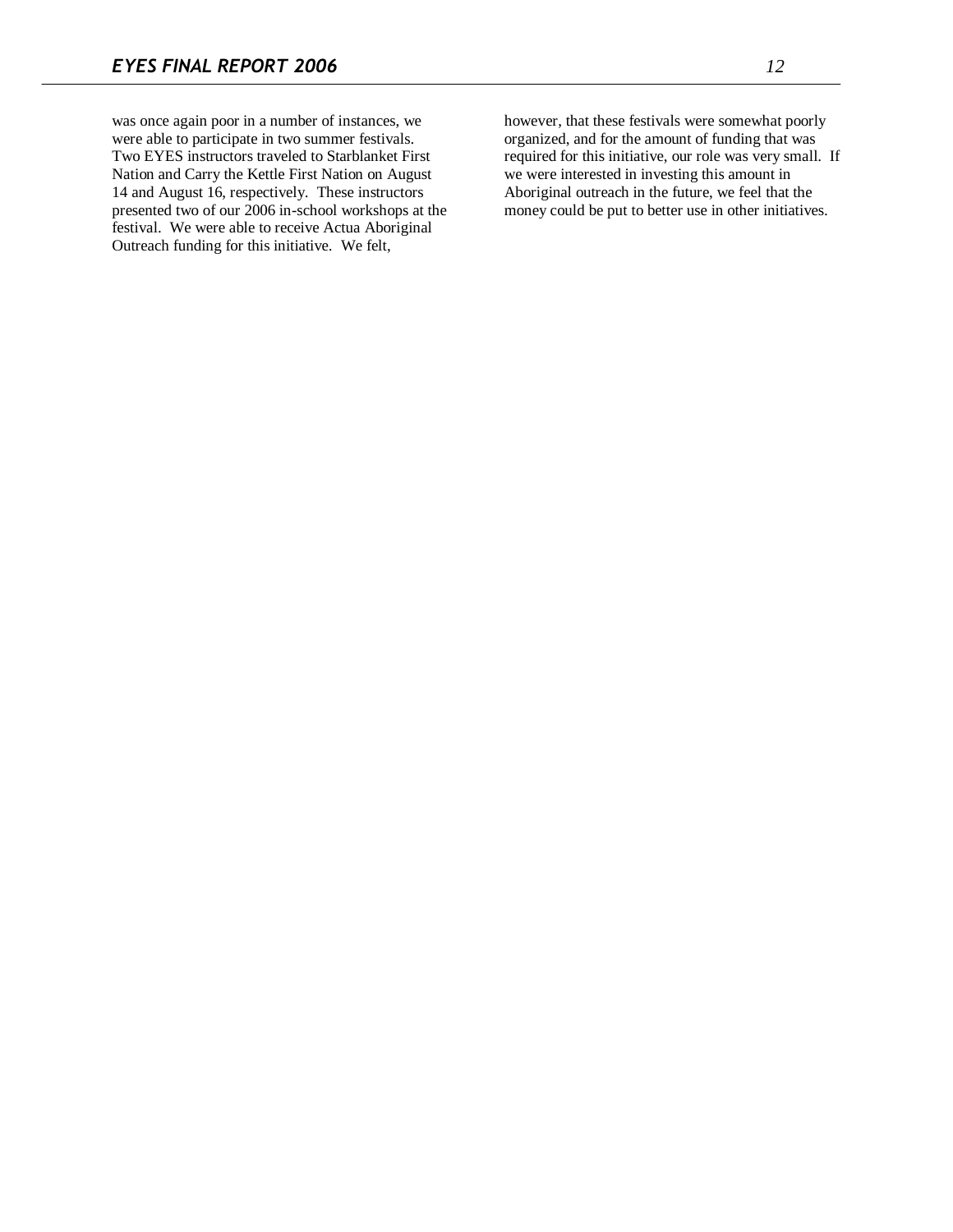## **3. Financial Details**

| Revenue                             |              | Proposed 2005            |                          | <b>Actual 2005</b>       |                          | Proposed 2006            | Actual 2006        |                          |  |
|-------------------------------------|--------------|--------------------------|--------------------------|--------------------------|--------------------------|--------------------------|--------------------|--------------------------|--|
|                                     |              |                          |                          |                          |                          |                          |                    |                          |  |
| <b>REGISTRATION FEES</b>            |              |                          |                          |                          |                          |                          |                    |                          |  |
| Workshops                           | $\mathbb S$  | 5,500.00                 | \$                       | 7,509.00                 | \$                       | 9,000.00                 | \$                 | 9,948.00                 |  |
| Day Camp                            | $\mathsf{s}$ | 52,000.00                | \$                       | 44,647.50                | \$                       | 45,485.07                | \$                 | 51,788.50                |  |
| Overnight Camp                      | $\mathsf{s}$ | 5,500.00                 | \$                       |                          |                          |                          |                    |                          |  |
| Camp Fees                           |              |                          |                          |                          | \$                       | 2,325.00                 | \$                 | 2,380.00                 |  |
| Overnight Fees                      |              |                          |                          |                          | \$                       | 3,000.00                 | \$                 | 3,330.00                 |  |
| <b>Total Overnight Camp</b>         |              |                          |                          |                          | \$                       | 5,325.00                 | \$                 | 5,710.00                 |  |
| <b>Total Camp Fees</b>              |              |                          |                          |                          | \$                       | 50,810.07                | \$                 | 57,498.50                |  |
| <b>Total Registration:</b>          | \$           | 63,000.00                | $\mathbf{s}$             | 52,156.50                | \$                       | 59,810.07                | $\mathbf{s}$       | 67,446.50                |  |
| <b>SPONSORSHIP</b>                  |              |                          |                          |                          |                          |                          |                    |                          |  |
| Industry Sponsorship                | $\mathbb S$  | 18,000.00                | \$                       | 14,750.00                | \$                       | 17,000.00                | \$                 | 17,550.00                |  |
| <b>Industry Bursary Sponsorship</b> | $\mathsf{s}$ | 2,000.00                 | \$                       | 2,000.00                 | \$                       | 2,000.00                 | \$                 | 500.00                   |  |
| Government Funding                  | $\mathsf{s}$ | 6,000.00                 | \$                       |                          | \$                       | 4,000.00                 | \$                 | 9,217.00                 |  |
| Total Ind. & Gov't Sponsorship:     | \$           | 26,000.00                | \$                       | 16,750.00                | \$                       | 23,000.00                | \$                 | 27,267.00                |  |
| Actua Funding                       |              |                          |                          |                          |                          |                          |                    |                          |  |
| National Bursary                    | S            | 1,200.00                 | \$                       | 1,600.00                 | \$                       | 1,400.00                 | \$                 | 1,800.00                 |  |
| Travel for WM                       | \$           | 300.00                   | \$                       | 680.75                   | \$                       | 555.70                   | \$                 | 555.70                   |  |
| Travel for SM                       | $\mathbb S$  | 300.00                   | \$                       | 865.41                   | \$                       | 400.00                   | \$                 | 464.75                   |  |
| One-Tonne Challenge Fund            | $\mathbb S$  |                          | $\mathbb S$              | 1,000.00                 | \$                       | 1,000.00                 | \$                 |                          |  |
| Space Fund                          |              |                          |                          |                          |                          |                          | \$                 | 600.00                   |  |
| Aboriginal Outreach Fund            | $\mathsf{s}$ | $\sim$                   | \$                       |                          | \$                       | 500.00                   | \$                 | 500.00                   |  |
| National Girls Program              | \$           |                          | \$                       | 800.00                   | \$                       | 1,000.00                 | \$                 | 750.00                   |  |
| Total Actua Sponsorship:            | s            | 1,800.00                 | \$                       | 4,946.16                 | \$                       | 4,855.70                 | \$                 | 4,670.45                 |  |
| Total Sponsorship:                  | \$           | 27,800.00                | \$                       | 21,696.16                | \$                       | 27,855.70                | \$                 | 31,937.45                |  |
| <b>ABORIGINAL INITIATIVES</b>       |              |                          |                          |                          |                          |                          |                    |                          |  |
|                                     | \$           |                          | \$                       |                          | \$                       |                          | \$                 |                          |  |
| FSIN Summer Festival                |              | $\sim$                   |                          | $\sim$                   | \$                       | $\sim$                   |                    | ÷                        |  |
| School Workshops                    | \$<br>\$     | $\overline{\phantom{a}}$ | \$<br>$\mathbf{\hat{s}}$ | ÷.<br>L,                 | $\mathbf{\hat{s}}$       | ÷.                       | \$<br>$\mathbf{s}$ | ÷<br>÷,                  |  |
| <b>Total Aboriginal Initiatives</b> |              |                          |                          |                          |                          |                          |                    |                          |  |
| <b>OTHER</b>                        |              |                          |                          |                          |                          |                          |                    |                          |  |
| Regional Meeting Reimbursements     | \$           | $\overline{\phantom{a}}$ | \$                       | ÷,                       | \$                       | $\overline{a}$           | \$                 | 1,352.19                 |  |
| Children's Festival                 | \$           |                          | \$                       | i.                       | \$                       | $\overline{\phantom{a}}$ | \$                 |                          |  |
| Girl Guides                         | \$           | 20.00                    | $\mathbb S$              | L.                       | $\overline{\mathcal{S}}$ | L.                       | \$                 |                          |  |
| French Camp (Institut Francais)     | \$           | $\mathcal{L}$            | \$                       | $\overline{a}$           | \$                       | 6,400.00                 | \$                 | 5,995.00                 |  |
| Instructor T-Shirts                 | $\mathsf{s}$ | $\overline{a}$           | $\mathbf{\hat{S}}$       | $\overline{a}$           | \$                       | L.                       | \$                 |                          |  |
| <b>HRDC</b>                         | $\mathbb S$  | $\overline{a}$           | \$                       | L,                       | \$                       | $\overline{\phantom{a}}$ | \$                 | $\overline{a}$           |  |
| <b>APEGS</b>                        | $\mathbb S$  | $\sim$                   | \$                       | $\overline{a}$           | \$                       | $\Box$                   | \$                 | $\overline{\phantom{a}}$ |  |
| <b>Treaty Four Conference</b>       | $\mathbb S$  | $\sim$                   | \$                       | ÷.                       | \$                       | $\sim$                   | \$                 | ÷.                       |  |
| Home School Association             | \$           | $\overline{\phantom{a}}$ | \$                       | $\overline{a}$           | \$                       | $\overline{\phantom{a}}$ | \$                 | $\overline{a}$           |  |
| YES Mag Subscription                | \$           | 100.00                   | \$                       | $\overline{\phantom{a}}$ | \$                       | 100.00                   | \$                 | 16.00                    |  |
| Miscellaneous                       | \$           |                          | \$                       | ×,                       | \$                       |                          | \$                 | 5.00                     |  |
| <b>Total Miscellanious</b>          | \$           | 120.00                   | $\sqrt[6]{\frac{1}{2}}$  |                          | \$                       | 6,500.00                 | \$                 | 7,368.19                 |  |
|                                     |              |                          |                          |                          |                          |                          |                    |                          |  |
| <b>TOTAL REVENUE:</b>               | \$           | 90,920.00                | \$                       | 73,852.66                | \$                       | 94, 165. 77              |                    | \$106,752.14             |  |

\*Forecasted value: Funds not fully received at time of publication

According to these forecasted figures, EYES will take in approximately \$12,600 more than was budgeted in 2006. Two factors are primarily responsible for this. First, the budget was made based on a projected enrollment of 340 campers. We exceeded this number, enrolling 371 campers in this year's summer camp program. The second factor

contributing to the excess revenue is a \$7000 grant received from the provincial government to cover student wages. This was over and above what we expected to receive.

**Revenue Notes:**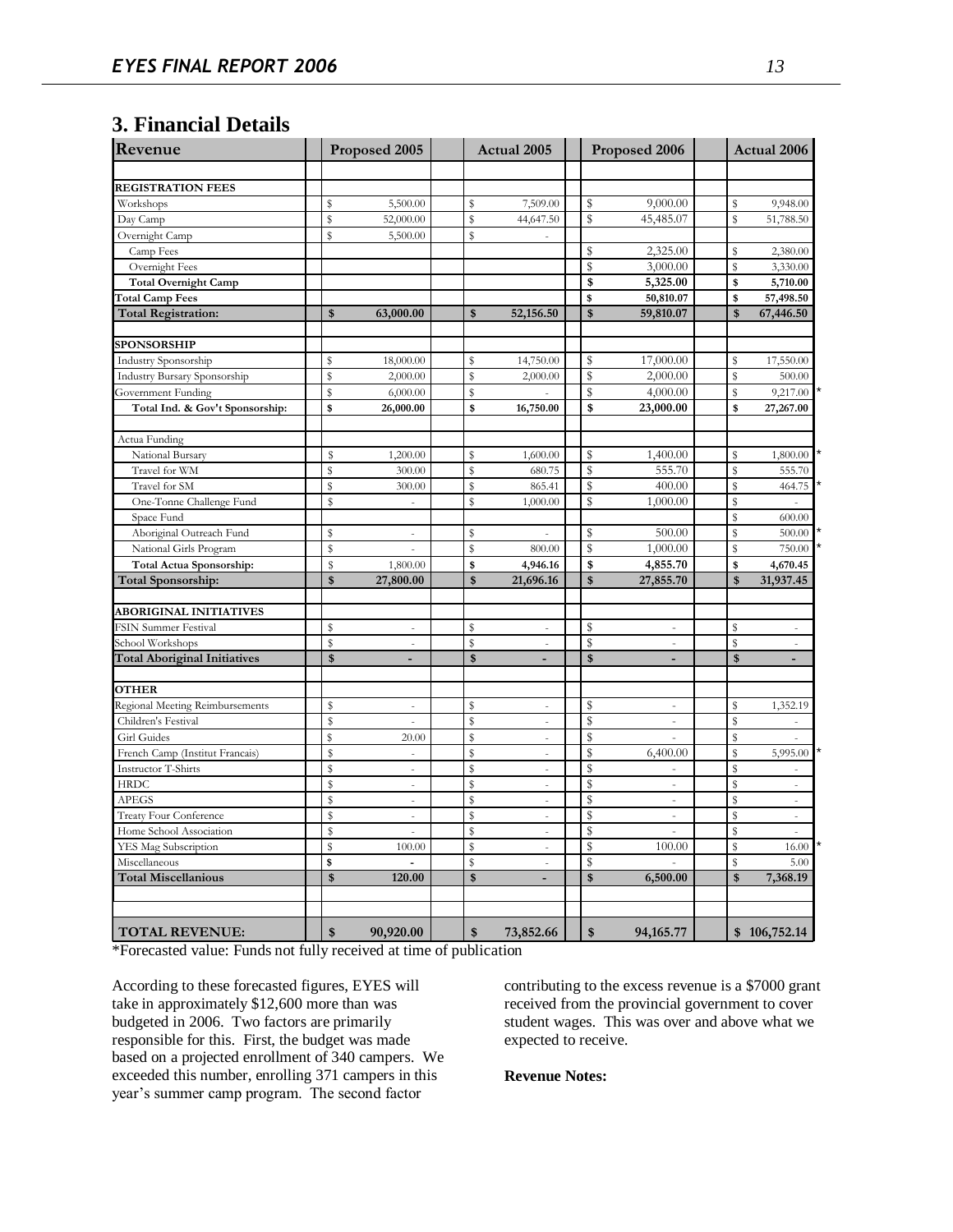*Regional Meeting Reimbursements*: This year, EYES paid the cost of the facilities for the Actua Regional Meetings upfront. This left other camps in the Prairie region with a balance owing to EYES for the costs of the meetings.

*French Camp (Institut Français)*: This line represents the amount EYES will be reimbursed for the salary of

the French-speaking instructor. The full salary will not be reimbursed, as EYES agreed to pay for one week of the salary.

| <b>Expenses</b>                        |                    | Proposed 2005            |  | Actual 2005       |                |                   | Proposed 2006 |          | <b>Actual 2006</b>   |    |
|----------------------------------------|--------------------|--------------------------|--|-------------------|----------------|-------------------|---------------|----------|----------------------|----|
|                                        |                    |                          |  |                   |                |                   |               |          |                      |    |
| <b>ADMINISTRATIVE COSTS</b>            |                    |                          |  |                   |                |                   |               |          |                      |    |
| Telephone & Fax                        | \$                 | ٠                        |  | \$                |                | \$                | 156.00        | s        |                      | ** |
| Mailing                                | \$                 | 600.00                   |  | \$                | 345.75         | \$                | 550.00        | \$       | 350.00               |    |
| Computer & Office Supplies             | $\mathbb{S}$       | 700.00                   |  | \$                | 79.71          | \$                | 300.00        | \$       | 209.54               |    |
| Printing                               | \$                 | 2,000.00                 |  | \$                | 1,617.35       | \$                | 2,000.00      | \$       | 2,200.00             |    |
| <b>Total Administrative Cost:</b>      | \$                 | 3,300.00                 |  | \$                | 2,042.81       | \$                | 3,006.00      | \$       | 2,759.54             |    |
| <b>ADVERTISING &amp; PROMOTION</b>     |                    |                          |  |                   |                |                   |               |          |                      |    |
| Pamphlets & Posters                    | $\mathsf{\$}$      | 50.00                    |  | \$                | 294.25         | \$                | 600.00        | \$       | 684.00               |    |
| Sponsorship Packages                   | $\mathsf{\$}$      | 300.00                   |  | \$                | 97.13          | \$                | 175.00        | \$       | 332.94               |    |
| Other Advertising                      | $\mathsf{\$}$      |                          |  | \$                | J.             | \$                | 75.00         | \$       | 70.55                |    |
| Total Advertising & Promotion:         | \$                 | 350.00                   |  | \$                | 391.38         | \$                | 850.00        | \$       | 1,087.49             |    |
| <b>MATERIALS</b>                       |                    |                          |  |                   |                |                   |               |          |                      |    |
| Workshop Material                      | \$                 | 700.00                   |  | \$                | 443.94         | \$                | 700.00        | \$       | 444.84               |    |
| Car/Van Rental                         | $\mathsf{\$}$      | 2,200.00                 |  | \$                | 2,458.54       | \$                | 2,500.00      | \$       | 3,200.00             |    |
| <b>Facility Expenses</b>               | $\mathsf{\$}$      |                          |  | \$                | 1.090.62       | \$                |               | Ŝ        |                      |    |
| Camp Material                          | $\mathsf{\$}$      | 2,500.00                 |  | \$                | 2,112.74       | \$                | 2,100.00      | S        | 1,229.94             |    |
| Camper Shirts                          | \$                 | 4,500.00                 |  | \$                | 2,715.55       | \$                | 3,200.00      | s        | 3,200.00             |    |
| Friday Lunches                         | $\mathsf{\$}$      | 2,500.00                 |  | \$                | 1,180.96       | \$                | 2,500.00      | \$       | 1,728.20             |    |
| Camper Awards & Prizes                 | $\mathsf{\$}$      | 100.00                   |  | \$                |                | \$                | 100.00        | \$       |                      |    |
| Miscellaneous                          | \$                 |                          |  | \$                |                | \$                |               | \$       |                      |    |
| <b>Total Materials</b>                 | \$                 | 12,500.00                |  | \$                | 10,002.35      | \$                | 11,100.00     | \$       | 9,802.98             |    |
| <b>OVERNIGHT CAMP</b>                  |                    |                          |  |                   |                |                   |               |          |                      |    |
| Activities                             | $\mathsf{\$}$      | 300.00                   |  | \$                | $\overline{a}$ | \$                | 300.00        | \$       | 280.00               |    |
| Accommodations                         | $\mathsf{\$}$      | 1,200.00                 |  | \$                | ×.             | \$                | 1,200.00      | \$       | 3,162.50             |    |
| Meals                                  | \$                 | 1,200.00                 |  | \$                |                | \$                | 1,200.00      | \$       | 565.09               |    |
| Transportation                         | \$                 | 150.00                   |  | \$                | ٠              | \$                | 150.00        | \$       | 67.00                |    |
| <b>Total Overnight Camp</b>            | \$                 | 2,850.00                 |  | \$                | ٠              | \$                | 2,850.00      | \$       | 4,074.59             |    |
| <b>APPRECIATION NIGHTS</b>             |                    |                          |  |                   |                |                   |               |          |                      |    |
| <b>Staff Appreciation</b>              | \$                 | 300.00                   |  | \$                | 333.53         | \$                | 300.00        | \$       | 300.00               | ** |
| <b>Sponsor Appreciation</b>            | $\mathsf{\$}$      | 200.00                   |  | $\mathbb{S}$      | 161.00         | \$                | 200.00        | \$       | 200.00               |    |
| <b>Total Appreciation Nights</b>       | \$                 | 500.00                   |  | \$                | 494.53         | \$                | 500.00        | \$       | 500.00               |    |
| <b>STAFF WAGES &amp; EXPENSES</b>      |                    |                          |  |                   |                |                   |               |          |                      |    |
| Wages                                  | \$                 | 65,000.00                |  | \$                | 57,698.32      | \$                | 63,805.86     | \$       | 59,970.68            | ** |
| <b>Benefits</b>                        | $\mathsf{\$}$      |                          |  | \$                | 4,207.00       | \$                | 4,400.00      | \$       | 4,410.00             | ** |
| <b>Instructor Exchange</b>             | \$                 | $\overline{\phantom{a}}$ |  | \$                | 55.05          | \$                |               | \$       |                      |    |
| <b>Instructor Shirts</b>               | $\mathsf{\$}$      | 250.00                   |  | \$                | ÷,             | \$                | 200.00        | \$       | ÷.                   | ** |
| Junior Counsellors                     | $\mathbb{S}$       | 2,000.00                 |  | \$                | 1,600.00       | \$                | 2,000.00      | \$       | 900.00               | ** |
| <b>First Aid Training</b>              | $\mathsf{\$}$      | 500.00                   |  | $\$$              | 260.00         | \$                | 300.00        | \$       | 436.29               |    |
| <b>Total Wages</b>                     | \$                 | 67,750.00                |  | \$                | 63,820.37      | \$                | 70,705.86     | \$       | 65,716.97            |    |
| <b>ACTUA MEETINGS</b>                  |                    |                          |  |                   |                |                   |               |          |                      |    |
|                                        |                    |                          |  |                   |                |                   | 300.00        |          |                      |    |
| <b>Regional Retreat</b>                | \$<br>$\mathbb{S}$ | 1,700.00                 |  | \$<br>\$          | 1,050.00       | \$<br>\$          | 1,300.00      | \$<br>\$ | 2,257.23<br>1,050.00 |    |
| Registration<br><b>Travel and Food</b> | \$                 | 3,000.00                 |  | \$                | 1,252.41       | \$                | 2,000.00      | \$       | 1,673.35             |    |
| <b>Total Actua Meetings</b>            | \$                 | 4,700.00                 |  | $\boldsymbol{\$}$ | 2,302.41       | $\boldsymbol{\$}$ | 3,600.00      | \$       | 4,980.58             |    |
|                                        |                    |                          |  |                   |                |                   |               |          |                      |    |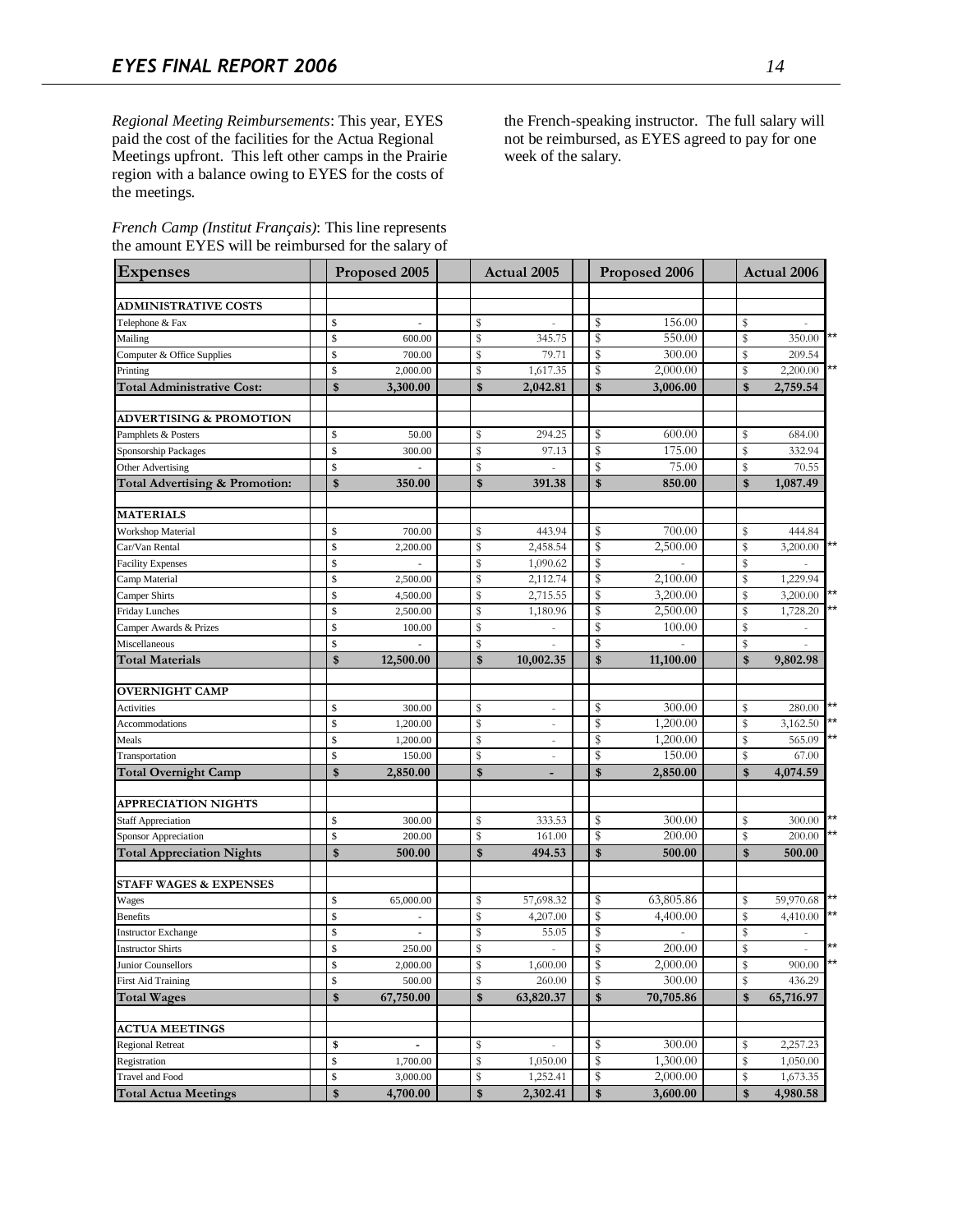| <b>ABORIGINAL INITIATIVES</b>       |              |                          |     |                          |               |                          |    |            |     |
|-------------------------------------|--------------|--------------------------|-----|--------------------------|---------------|--------------------------|----|------------|-----|
| <b>FSIN Summer Festival</b>         | \$           | ٠                        | S   | ٠                        | S             | 500.00                   | s  | 500.00     | **  |
| School Workshops                    | \$           |                          | S   |                          | S             | L.                       | s  |            |     |
| Miscellaneous                       | \$           | ٠                        | S   | ٠                        | S             | L.                       | s  |            |     |
| <b>Total Aboriginal Initiatives</b> | $\mathbf{s}$ | $\overline{\phantom{0}}$ | \$  |                          | \$            | 500.00                   | \$ | 500.00     |     |
| <b>SPECIAL PROGRAMS</b>             |              |                          |     |                          |               |                          |    |            |     |
| <b>Children's Festival</b>          | S            | ٠                        | s   | $\overline{a}$           | \$            | ۰                        | s  |            |     |
| <b>Girl Guides</b>                  | \$           | 50.00                    | s   | ٠                        | \$            | -                        | s  |            |     |
| Agribition                          | \$           |                          | s   | $\overline{a}$           | \$            | ٠                        | s  |            |     |
| <b>Science Fairs</b>                | \$           | ٠                        | S   | $\overline{a}$           | \$            | $\overline{\phantom{a}}$ | S  |            |     |
| <b>Big Sisters</b>                  | \$           |                          | s   | L,                       | S             |                          | \$ |            |     |
| <b>APEGS</b>                        | \$           |                          | s   | ٠                        | S             | ٠                        | s  |            |     |
| Treaty Four Conference              | \$           | ٠                        | S   | $\overline{a}$           | \$            | ٠                        | S  |            |     |
| Home School Association             | \$           | ٠                        | s   | $\overline{a}$           | \$            | $\overline{\phantom{a}}$ | S  |            |     |
| <b>YES Mag Subscriptions</b>        | \$           | 250.00                   | S   | $\overline{a}$           | \$            | ٠                        | S  | 16.00      |     |
| <b>Total Special Programs Cost:</b> | $\mathbf{s}$ | 300.00                   | \$  | $\overline{\phantom{0}}$ | \$            | ۰                        | \$ | 16.00      |     |
| <b>Total Miscellaneous</b>          | $\mathbf{s}$ | 300.00                   | \$  | $\overline{\phantom{0}}$ | $\mathbf{\$}$ | 400.00                   | \$ | 21.21      |     |
| <b>TOTAL EXPENSES:</b>              | \$           | 92,550.00                | \$  | 79,053.85                | \$            | 93,511.86                | \$ | 89,459.36  |     |
| <b>TOTAL REVENUE:</b>               | \$           | 90,920.00                | \$  | 73,852.66                | \$            | 94,165.77                | \$ | 106,752.14 |     |
| <b>BALANCE:</b>                     | -\$          | 1,630.00                 | -\$ | 5,201.19                 | \$            | 653.91                   | \$ | 17,292.78  | *** |

\*\*Forecasted value: Funds not fully paid at time of publication

\*\*\* Based on forecasted values: Final balance will be reported in December 2006.

## **Expenses Notes:**

*Telephone & Fax*: This amount was budgeted as it had been mentioned that there could be an \$11.00 per month charge for our new phone system. To date, we have not incurred any charges.

*Sponsorship Packages*: We went over budget significantly in this area. The rationale for this expense is that we will not have to pay for new designs in the next year or two, as the current sponsorship package design will be used again. Next year's sponsorship package costs will be very low.

*Car/Van Rental*: The Central Vehicle Agency was unable to provide us with a rental van for the months of May and June, so we were required to rent a vehicle from Enterprise at the cost of \$1000.00 per month plus gas expenses. This pushed our costs up significantly.

*Overnight Camp Accomodations*: There was a significant increase in price for all university residence rentals. We increased the overnight camp fees to accommodate this change in price.

*Regional Retreat*: This year, EYES paid the facility fees upfront for the regional retreat. EYES was reimbursed on a per person basis by the other camps in the Actua prairie region.

*FSIN Summer Festival*: The expenses incurred in participating in the FSIN Summer Festivals are being offset by Actua Aboriginal Outreach funding.

## <span id="page-14-0"></span>**Recommendations**

Given all the information available at this time, it would appear that EYES is going to have a surplus of approximately \$17,000 at the end of 2006. My recommendations as to how this money would best be managed will depend on a number of funding proposals that are currently pending. These funding proposals include one made to the South Saskatchewan Community Foundation and one to NSERC PromoScience.

Our proposal to NSERC Promoscience is a substantial one, which would give us all the funds necessary to expand our current programs, run a north-central Regina satellite camp, and make improvements to our office. The total value of this proposal is \$67,000 over three years. If these funding proposals are unsuccessful, I would suggest that we continue with plans to make the same improvements to our office. These improvements would amount to approximately \$6000. I would then suggest that we continue to pursue expansion of our programs, but at a slower pace, while keeping the remaining \$11,000 as a contingency fund in case of poor enrollment.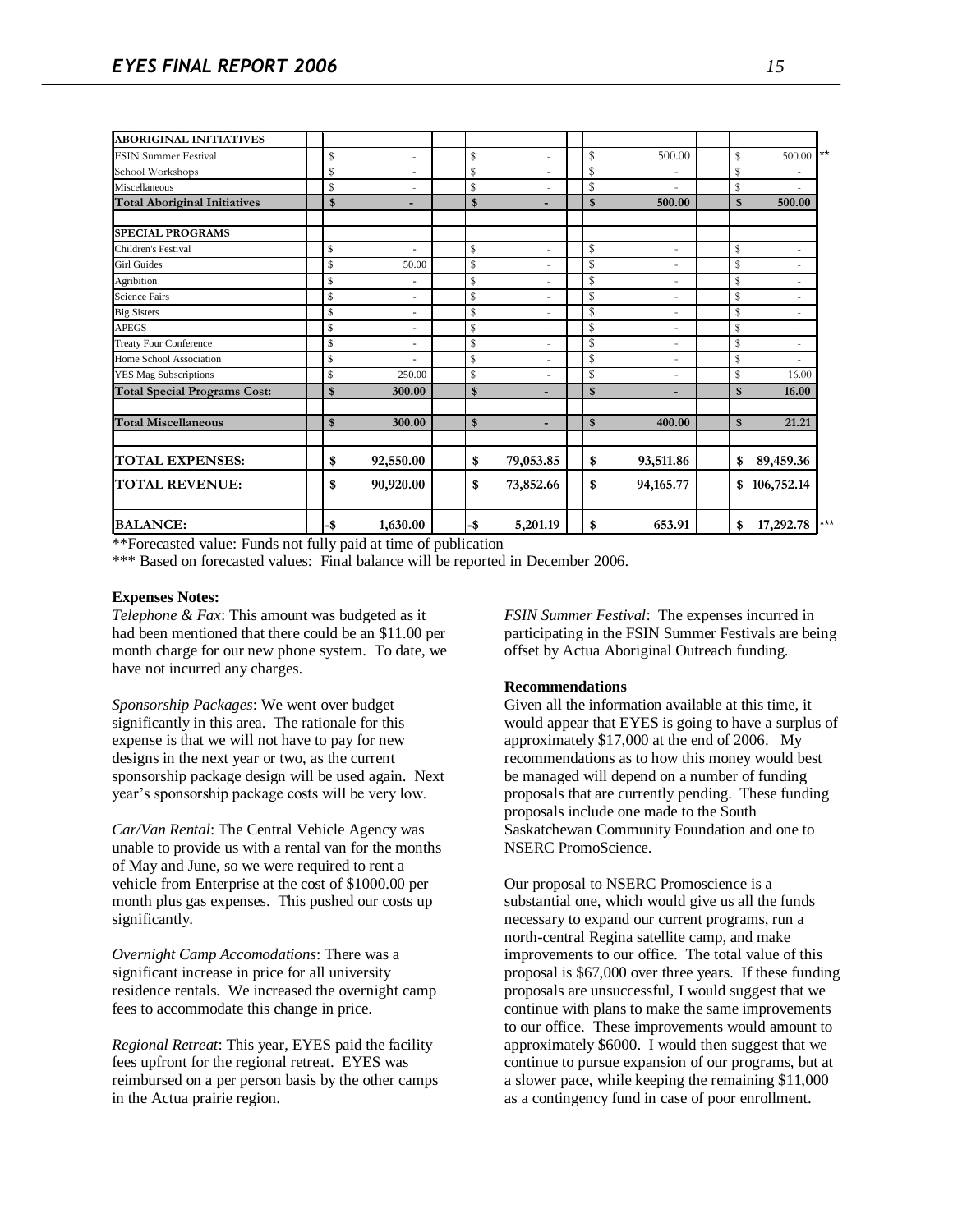Due to the unknown status of these funding proposals, I have not developed a proposed budget for 2007 as part of this report. We will have more details on the status of our funding in January 2007, at which time an appropriate budget will be developed.

## <span id="page-15-0"></span>**4. Functional & Operational Details**

## <span id="page-15-1"></span>**4.1. Actua Membership**

EYES became a member of Actua in 1998, and our Actua membership continues to be integral to our ability to reach southern Saskatchewan youth effectively.

Actua provides training, resources, and support to a national network of local organizations offering science and technology education programs. Actua members reach over 225,000 youth per year. Please visit Actua on the web at www.actua.ca.

EYES was represented at the Actua Winter and Summer Meetings in Ottawa, ON. The director attended the winter meetings, and was accompanied by the assistant director for the summer meetings.

EYES participated in the Actua prairie region's regional meetings once again this year. This year's meetings were held at Southern Alberta Bible Camp. The meetings were attended by all staff from EYES, Sci-Fi (Saskatoon), Minds in Motion (Calgary), and Discover E (Edmonton). The meetings allowed the camps to train staff in areas that are common to all four programs, and are an important part of each camp's team building activities.

Actua provides financial assistance to members through member funds. These funds are available for camps to apply for in order to run specific initiatives. This year, EYES received funding from four Actua member funds:

## **National Bursary Program**

As in other years, we were given a fixed amount which allowed us to offer our camp programs at no charge or reduced rates to campers who would not otherwise be able to afford our camp fees. EYES received \$1800 from this fund in 2006. We received many more bursary requests than we were able to accommodate. Therefore, we awarded a large number of partial bursaries in an effort to allow as many children as possible

to attend camp. I would recommend that we look to increase the amount of funding that is available for bursaries. Part of our proposal to NSERC PromoScience includes increased bursary funding.

#### **Girls Outreach Member Fund**

We were given funding from this member fund to deliver all-girls camp programs as part of our summer camp offerings. This year, we received \$750 from this fund.

#### **Aboriginal Outreach Member Fund**

We received funding from this program to cover the costs of our involvement with FSIN's summer festivals. We received a total of \$500 from this fund.

**2006 Summer Space Project Member Fund** We participated in the 2006 Summer Space Project by delivering a theme day on space as part of the Discovery Weeks this summer. We were given \$600 to assist in the delivery of these space-themed projects.

## <span id="page-15-2"></span>**4.2. Marketing and Promotion**

In early 2006, the board of directors approved an increase in the funding allotted to the promotion of our camps. I believe that this was one of the main reasons for the increase in camp enrollment this summer. Brochures, posters, and sponsorship packages were professionally designed this year, and gave our organization a new level of credibility.

Brochures were distributed to all of last year's campers, and posters were sent to all Regina schools as well as all schools outside of Regina in which we delivered workshops. Each child that took part in EYES workshops received a half-page handout which served to get our information home to their parents.

We were featured several times in news media. Radio-Canada featured us in a news story on our French camp program, and both CBC News and the Leader-Post ran stories on our all-girls program.

I would suggest that, next year, we investigate promoting our camps through newspaper ads in the Leader-Post.

## <span id="page-15-3"></span>**4.3. Registration & Scheduling**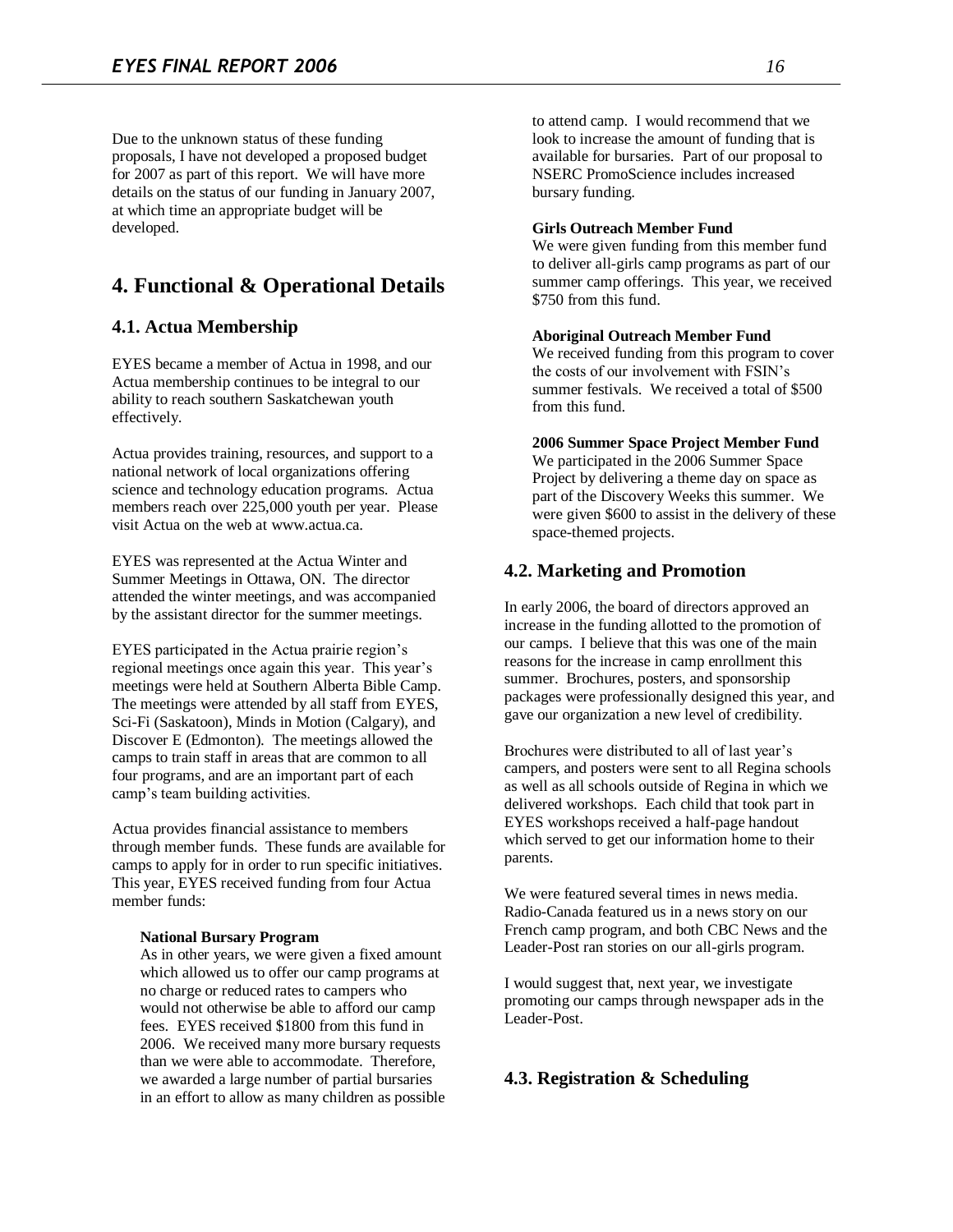Registration for both in-school workshops and camp was conducted on a first come, first served basis. This was the first year that we made use of an online registration form for workshops. This was quite effective, and was very convenient for a number of schools. Capacity for workshops was decided on an arbitrary basis, and we were required to turn some schools away.

## <span id="page-16-0"></span>**4.4. Sponsorship**

EYES relies on the generous support of sponsors at both the national and local level. Sponsors support our program by contributing finances, services, and materials.

Actua contributed \$3650 to EYES' programs in 2006 through the National Bursary Program, the National Space Project Fund, the Aboriginal Outreach Fund, and the Girls Outreach Fund. (See 4.1 Actua Membership)

This year's local sponsorship campaign was primarily the responsibility of the director. Contacts were made with a number of local corporations, and we were able to further develop our relationship with many of them.

| <b>2006 Local Sponsors</b>   | Amount | <b>Funding Level</b> |
|------------------------------|--------|----------------------|
| Regina Research Park         | \$2500 | Gold                 |
| Nexen                        | \$2500 | Gold                 |
| Saskferco                    | \$2500 | Gold                 |
| SaskEnergy                   | \$2000 | Silver               |
| <b>SaskTel</b>               | \$2000 | Silver               |
| Enbridge                     | \$1500 | Silver               |
| <b>SaskPower</b>             | \$1000 | Silver               |
| <b>Labatt Breweries</b>      | \$1000 | Silver               |
| Regina Engineering           | \$500  | <b>Bronze</b>        |
| Society                      |        |                      |
| <b>APEGS</b>                 | \$500  | <b>Bronze</b>        |
| <b>Consumers Cooperative</b> | \$500  | <b>Bronze</b>        |
| Refinery                     |        |                      |
| Fantasy Food Gala            | \$2000 |                      |

As in the past, we participated in the Saskatchewan Science Centre's Fantasy Food Gala fundraiser event this year. We recruited a number of volunteers for the event, and provided services during the event. In return for our involvement, EYES received part of the proceeds of the event.

We received two grants—one on the federal level and one on the provincial level—which were intended to cover student wages. We received approximately \$2100 from the federal government and \$7000 from

the provincial government. Both grants were under each government's Student Employment Experience program. The Institut Français received funds from the federal government's Young Canada Works program to cover the salary of our French-speaking instructor.

## <span id="page-16-1"></span>**4.5. Physical Resources, Equipment & Facilities**

The EYES office is located on the first floor of the Education Building at the University of Regina. All of our materials are currently stored in the office. The office is secured with a code lock. However, this lock is becoming a liability, as if the doorknob is turned in a certain way, one can gain access to the office without entering the code. I would recommend that our lock be repaired or replaced in the near future.

Our current office is, in many ways, very inefficient. There are a few things that could be done to improve it. I believe these improvements could be done for approximately \$6000 (see Camp Recommendations). I would recommend that we purchase three new computers for the office (two for directors' use and one for instructors' use), a storage system for our storage room, and new office furniture (to make better use of the space we have and to create a workstation for instructors). If possible, it would be very nice to request more space from the university. The ideal situation would be if we could be given a room (such as ED 170 or a similar room) in which to store our camp materials. If such a request was successful, the back room of our office could be used as workspace for instructors, thereby limiting our use of the Printing Services pit for project testing and other tasks that require extra space. I believe these improvements are an important investment in the future of our program, and that we can afford to make them in the coming year.

This year, we booked seven university classrooms for use as camp project space. Unfortunately, these rooms were not located in close proximity to each other, which required camp groups to do a lot of walking. The locations of the camp rooms also made preparation and various other tasks inconvenient. The poor selection of rooms was due to the fact that a number of rooms on the third and fifth floors of the education building were being renovated. If camp rooms had been booked in early 2006, we would have had a better selection, and might have been able to have our programs more centralized.